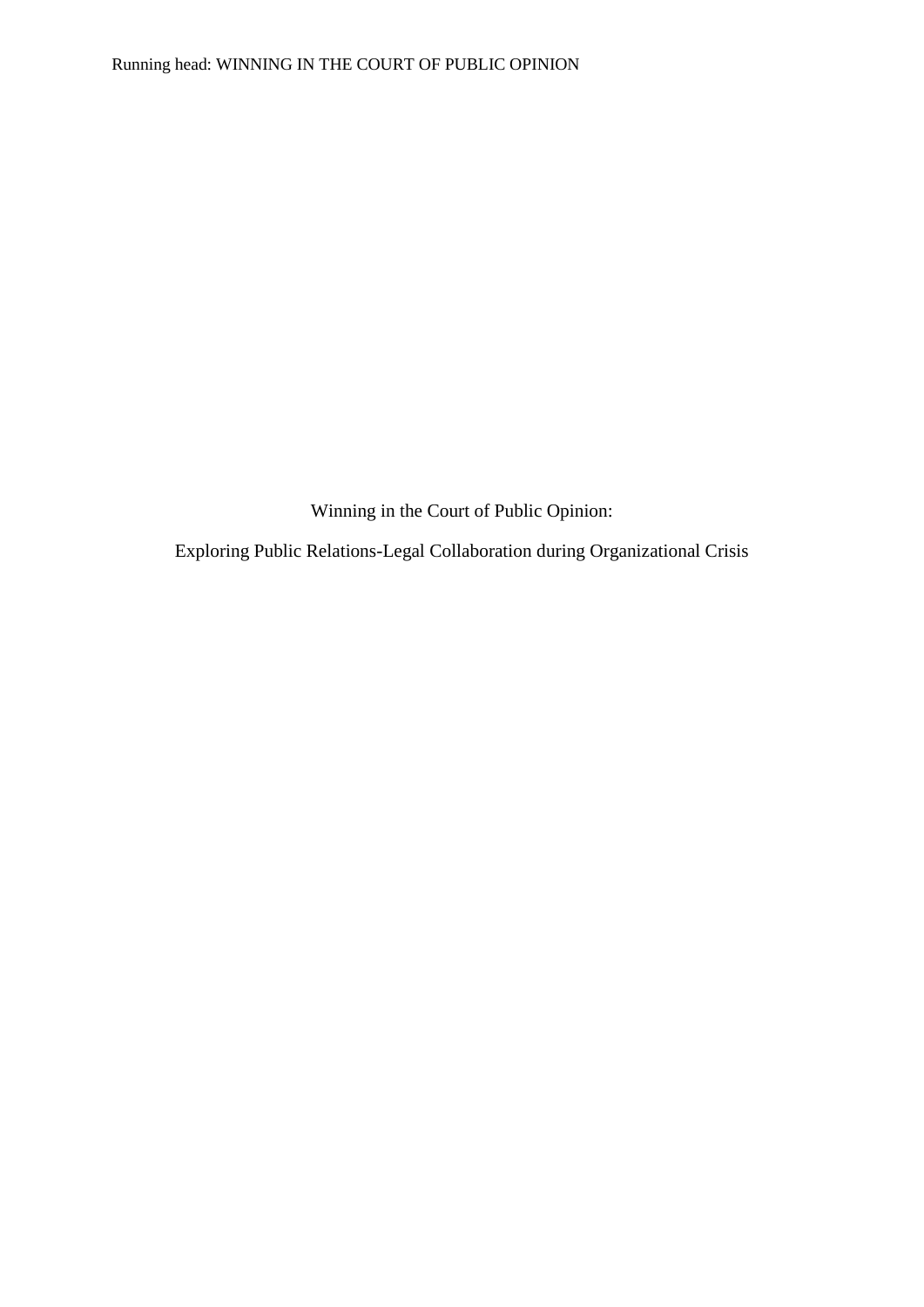#### Abstract

**Purpose** - In this study, we explore how public relations professionals develop co-narratives with legal counsel when formulating crisis communication strategies.

**Design/methodology/approach -** Eleven semi-structured interviews with PR consultants, 6 in Korea and 5 in Singapore were conducted between May and August 2016. Data analyses revealed key points of interest for public relations education and practice.

**Findings -** First, PR consultants in both countries reported increased collaboration with legal counsel in times of crisis. Second, PR consultants report that legal professionals have begun to realize the significance of winning in the court of public opinion. However, the process by which public relations-legal collaboration takes place to develop co-narratives followed different patterns in the two countries.

**Originality/value** - This study was an attempt to (a) understand PR-legal collaboration particularly in times of crisis and (b) contribute to the development of Asia-centric models of public relations practice. There has been little research that explores how legal and PR counsels actually collaborate to devise optional crisis communication strategies for their clients (or organizations) in times of crisis. Given that crisis communication strategies have been shown to affect publics' perceptions of an organization's credibility and trustworthiness, it is important to understand how public relations work with legal practitioners to develop conarratives for optimal crisis management, and understand how their different professional perspectives, practices, and approaches affect the collaboration.

**Keywords**- co-narratives, conflict resolution, crisis communication, legal strategy, public relations strategy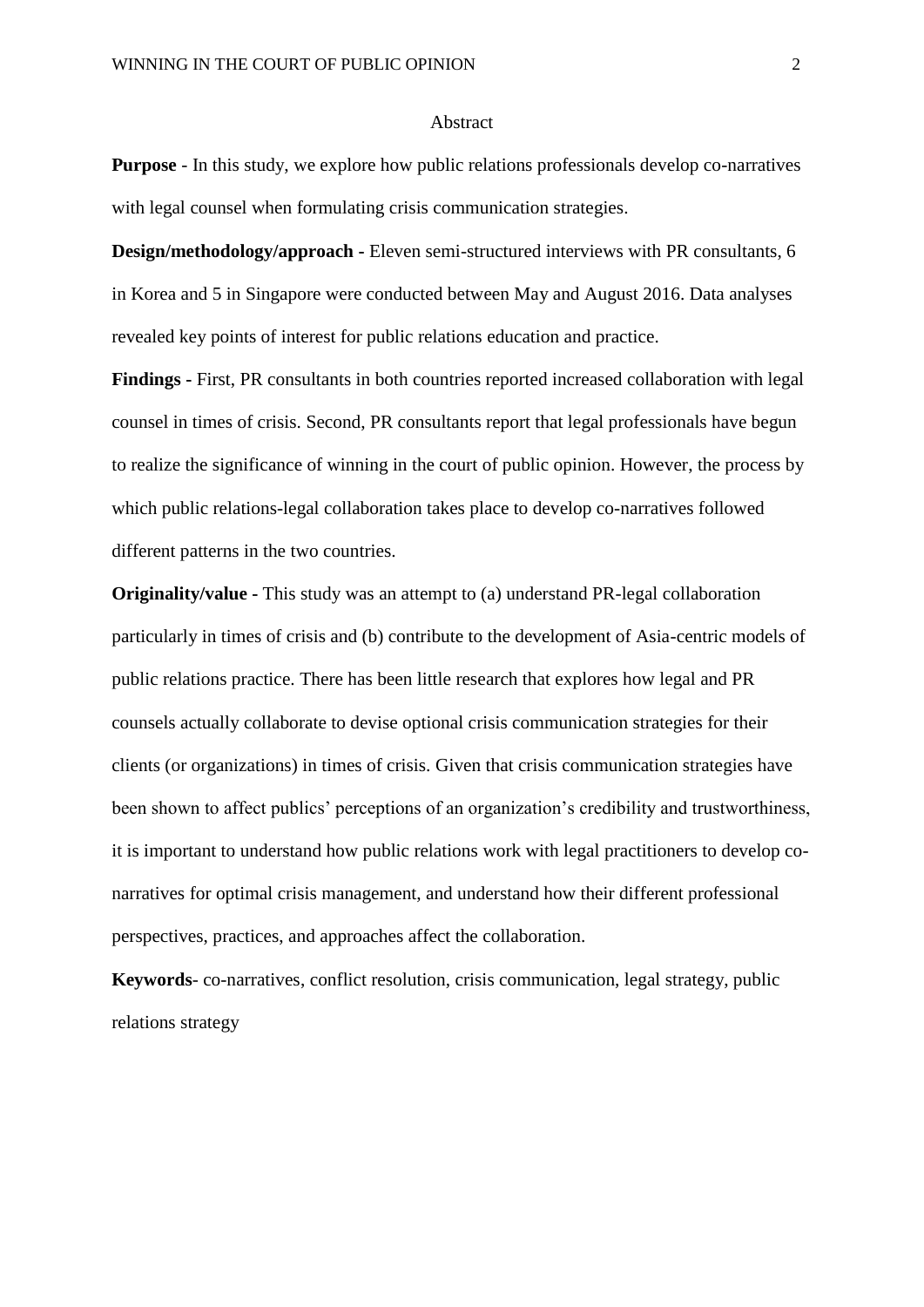## Winning in the Court of Public Opinion:

Exploring Public Relations-Legal Collaboration during Organizational Crisis

In times of organizational crises, public relations (hereafter PR) managers face the dilemma of seemingly competing crisis management objectives – protecting organizational reputation, or reducing legal liability (Hoger & Swem, 2000). Although scholars have warned that the dominance of legal motives may be short-sighted and costly, organizations tend to place more weight on legal strategy than on PR strategy (Fitzpatrick & Rubin, 1995; McCann, 1994). Moreover, strained relationships between PR and legal counsel, stemming from inherent tensions (Cooper, 1992), and a lack of understanding of the other side's practice and approaches (Reber, Cropp, & Cameron, 2001) hinders effective crisis management (Fitzpatrick, 1996; Reber et al., 2001). However, effective collaboration between PR and legal is an essential element for crisis management (Fitzpatrick, 1996; Lee, Jares, & Heath, 1999). PR professionals should therefore find ways of facilitating smooth and efficient PR-legal collaboration for crisis management strategy development.

Yet, there has been relatively little research that explores how legal and PR counsels actually collaborate to devise optimal crisis communication strategies for their clients (or organizations) in times of crisis. Huang and Su (2009) identified the determinants of crisis communication strategies as being PR autonomy, legal dominance, strategic orientation, and organizational factors. Although their study discussed the dilemma of balancing legal and communication strategies faced by PR practitioners, how PR practitioners actually resolve these dilemma is a question that needs to be addressed. Furthermore, although previous research such as Reber et al.'s (2001) study on coorientation between PR practitioners and lawyers has improved our understanding of their working relationships and view each other, how PR consultants reconcile (possibly) contradictory positions with those of lawyers' when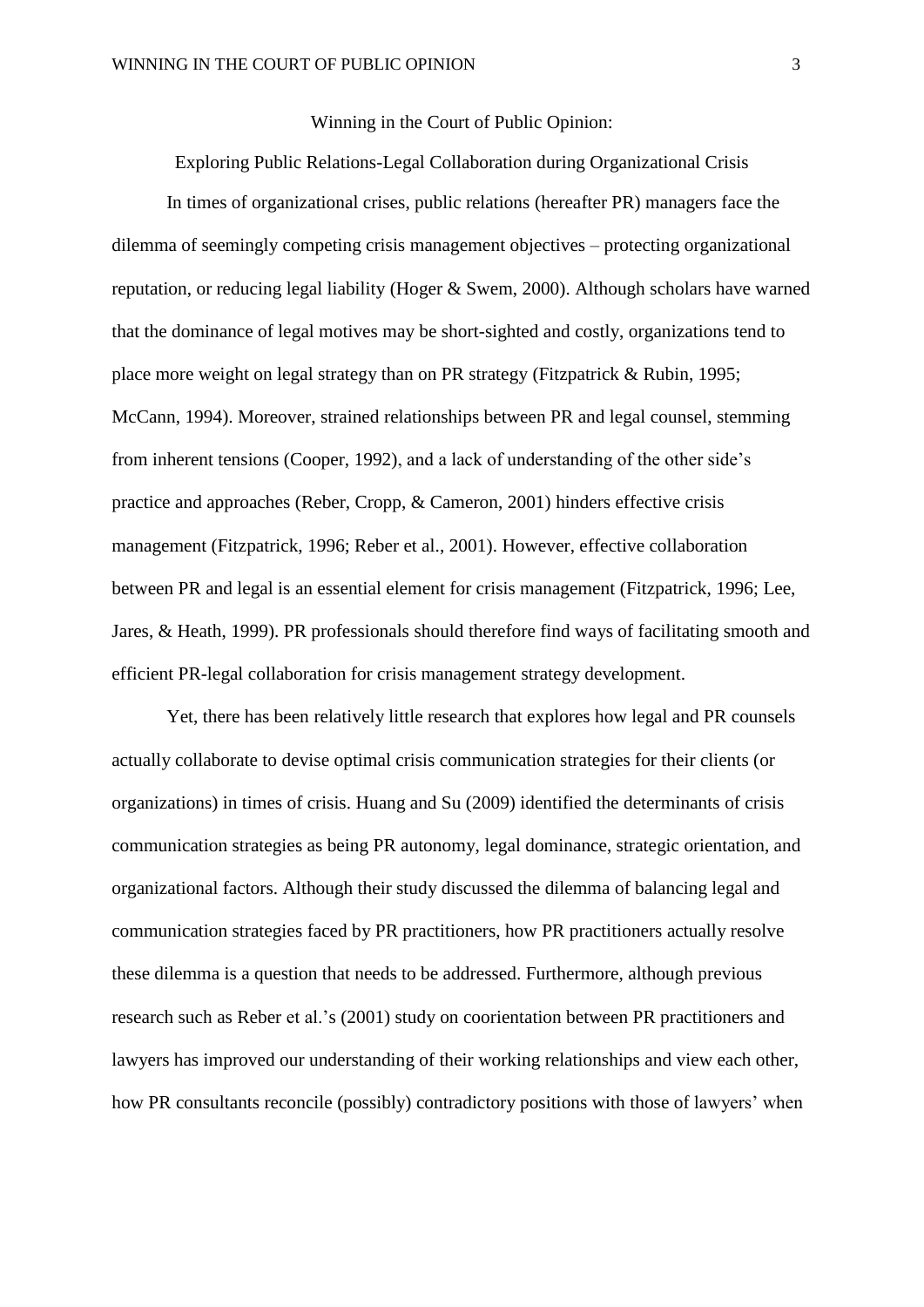devising crisis communication strategies for their client is a question that remains unanswered.

Thus, this study explores the process by which PR professionals develop co-narratives with their legal counterparts when formulating crisis communication strategies. Co-narratives are communication messages that both legal and PR counsels can agree upon as being optimal in addressing the crisis as well as aligning with the mission and goals of an organization. It is becoming more complicated and challenging than before for PR managers to create effective crisis communication messages that satisfy both publics and their organization. The recent United Airlines reaccomodation case where CEO Oscar Munoz had to issue an apology twice (Mutzabaugh, 2017) demonstrates how significant it is for organizations to devise their communications messages carefully. It is important for counsel to create crisis communication messages that allow organizations to take care of financial and legal liabilities as well as liability for organizational reputation and public trust.

However, winning battles in the legal courts does not always guarantee that organizational reputation will escape unscathed; instead, the "court of public opinion is often much harsher than the court of law" (McCann, 1994, p.43). It is therefore important to understand how PR professionals may effectively collaborate with their legal counterparts to win not only in the legal courts but also in the court of public opinion. PR practitioners and lawyers do not always agree on what to say (Lee et al., 1999). Understanding how PR practitioners work with their legal counterparts may help lead to more advanced and effective PR practice in the area of crisis communication and management.

We attempt to do so in this study through interviews conducted with PR practitioners in two Asian countries, Singapore and South Korea. Our study is a departure from Reber et al.'s (2001) work that investigated both PR and legal professionals. Instead, we seek to compare how PR practitioners in two Asian countries perceive the PR-legal collaboration and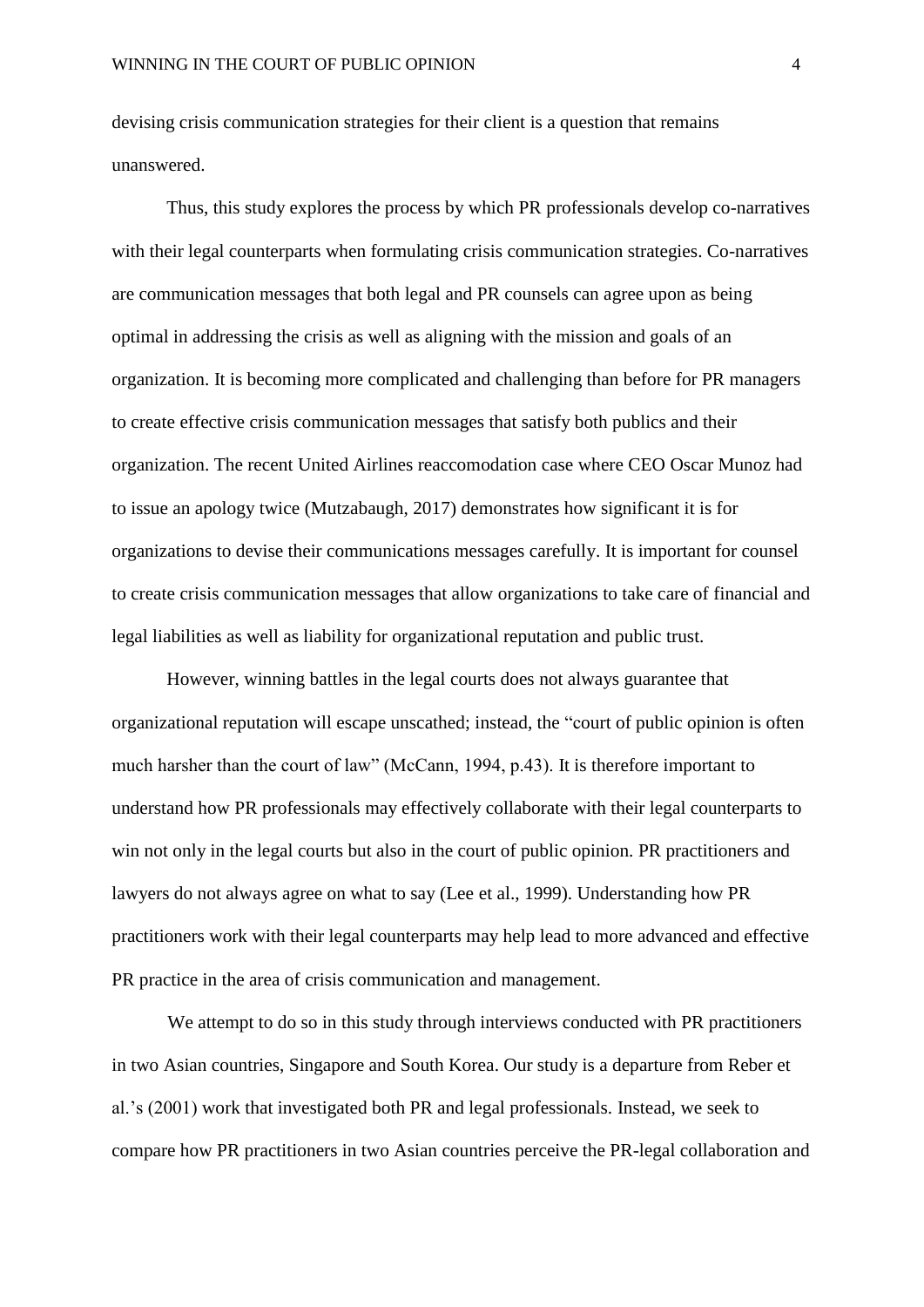how they manage to devise an optimal crisis response strategy despite tensions, dissimilarities, or challenges that come from collaborating with lawyers. In an attempt to answer Halff and Gregory's (2014) call for more Asia Pacific-oriented models of public relations, through this study we aim to bring Asian perspectives into explorations of PR-legal collaboration dynamics. Participants from two Asian countries, Singapore and South Korea, were selected for data collection, as these nations are considered to be in different phases of development in terms of how their respective PR industries have progressed. According to the Edelman Trust Barometer (2016), Singaporeans report a high level of trust in institutions including government, while South Korea still suffers from levels of distrust. Although the media are the least trusted institutions for Singaporeans, their trust in media and journalism is still higher than South Korea. Furthermore, South Koreans' level of trust in business continues to slide, while Singapore's remains steady. Many multinational PR firms, such as Edelman and Fleishman-Hillard, have operations in both countries. Interestingly, 4 Korean PR companies are part of global top 250 PR agencies while no Singapore companies were included in the list (Holmes Report, 2018). All these elements create unique PR environments for study in the two countries. Comparing the collaboration and practices reported by PR professionals from the two nations may provide further insight into the fragmented nature of PR practice in Asia, and further answer Halff and Gregory's (2014) call to investigate Asia Pacific PR practice. The next section provides a review of the literature in which this study is situated, especially interprofessional collaboration and public relations.

## **Literature Review**

## **Interprofessional Collaboration**

Although several definitions exist, collaboration is usually defined based on the underlying concepts of sharing, partnership, power, interdependency and process (D'amour, Ferrada-Videla, Rodriguez, & Beaulieu, 2005). According to D'Amour et al.'s (2005)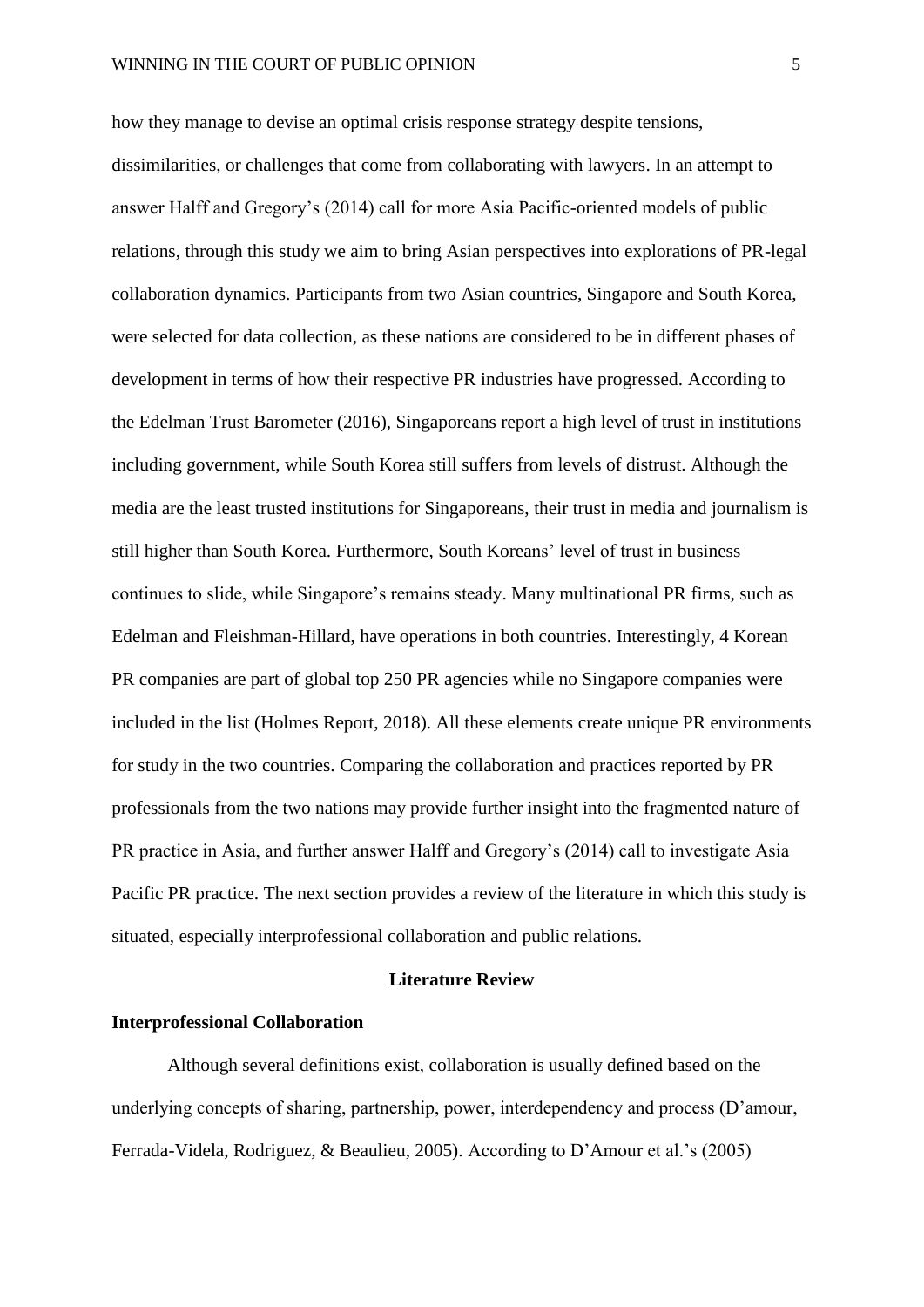literature review on definitions, collaboration means (a) sharing responsibilities (Henneman, Lee, & Cohen, 1995; Henneman, 1995; Liedtka & Whitten, 1998;) and (b) shared decision making (Liedtka & Whitten, 1998). It requires (c) partnership, which implies two or more parties' collaborative undertaking (Sullivan, 1998) and (d) pursuit of common goals (Stichler, 1995). Collaboration also requires that (e) involved parties be interdependent (Evans, 1994) and (f) power be shared among participants (Sullivan, 1998). It is (g) a dynamic and evolving process (Hanson, et al., 2000) which follows negotiation and compromise in decision-making (Liedtka & Whitten, 1998). Compromise is considered part of the newer model of symmetry proposed by Plowman (1996) for public relations that also included accommodation and might be well considered in this study along with the concept of power. Collaboration is considered a win/win in the negotiation literature where both sides adapt to each other, and compromise is more of a 50/50 or split the difference proposition. Accommodation is closer to a lose/win concept where one side is willing to lose more than the other side to reach an agreement (Brooks, Wakefield & Plowman, 2017).

Interprofessional collaboration, specifically, is an idea that emerged out of increasingly complex medical and healthcare practice, which necessitates collaboration between practitioners from multiple (health-related) disciples and specialties (Bridges, Davidson, Odegard, Maki & Tomkowiak, 2011). The Canadian Interprofessional Health Collaborative defined interprofessional collaboration in the context of health care as "the process of developing and maintaining effective interprofessional working relationships with learners, practitioners, patients/clients/families and communities to enable optimal health outcomes" (Canadian Interprofessional Health Collaborative, 2010, p. 8).

Of note is Gray's (1985) listing of several conditions under which collaboration among stakeholders is guaranteed: (a) problems cannot be solved by a single organization, (b) limitations of traditional adversarial methods of problem solving, and (c) increasing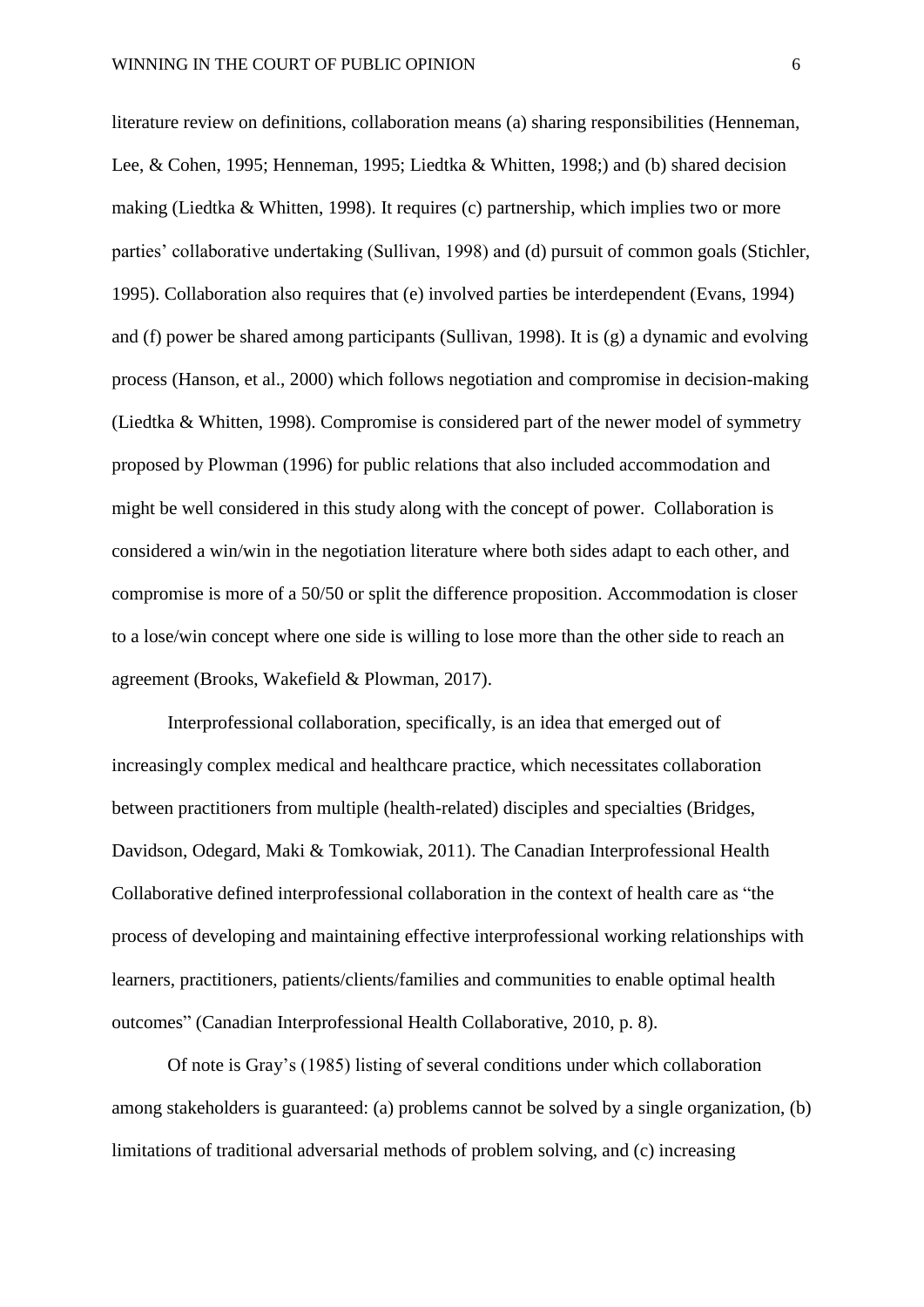environmental turbulence. Dealing with organizational crises satisfies these conditions, especially in case of organizational transgression (Coombs, 1995), particularly as the business, political, regulatory, and social environments continue to become increasingly complex and intertwined. For organizations to cope with these dynamic and complex environments, interprofessional collaboration between practitioners (in-house or consultants) is not just preferable, it is necessary.

Interprofessional collaboration takes different forms of interaction, engendering tensions as well as opportunities. The complexities and problems associated with interprofessional relations have been acknowledged by several scholars (e.g., D'Amour et al., 2005). Freeth (2001) identified several issues in interprofessional collaboration, including allocation of limited resources, ability and willingness to share power with the counterpart, congruence of objectives between parties, resistance to change, and communication. Cottrell and Sheldon (1963) classified problems in professional collaboration as: (a) cultural or subcultural barriers to communication and collaboration, (b) social status and structure that are associated with each occupation, and (c) role ambiguity and incongruent expectations. Concerns about potential loss of identity (Beattie, 1995; Biggs, 1997) and inherent tensions between parties (Grant, 1986) are also worthy of attention.

In this study, we examine PR-legal collaboration for crisis management as a specific type of interprofessional collaboration, investigating whether the problems and complexities of interprofessional collaboration identified in extant literature may also appear in PR-legal collaboration, particularly as perceived by one party generally considered to be less powerful in the dyadic relationship. Differentiating from Reber et al.'s (2001) study, which involved interviews with both lawyers and PR practitioners to understand their coorientation, we focus our attention on the perspectives of PR consultants across two nations.

## **PR-Legal Collaboration for Crisis Management**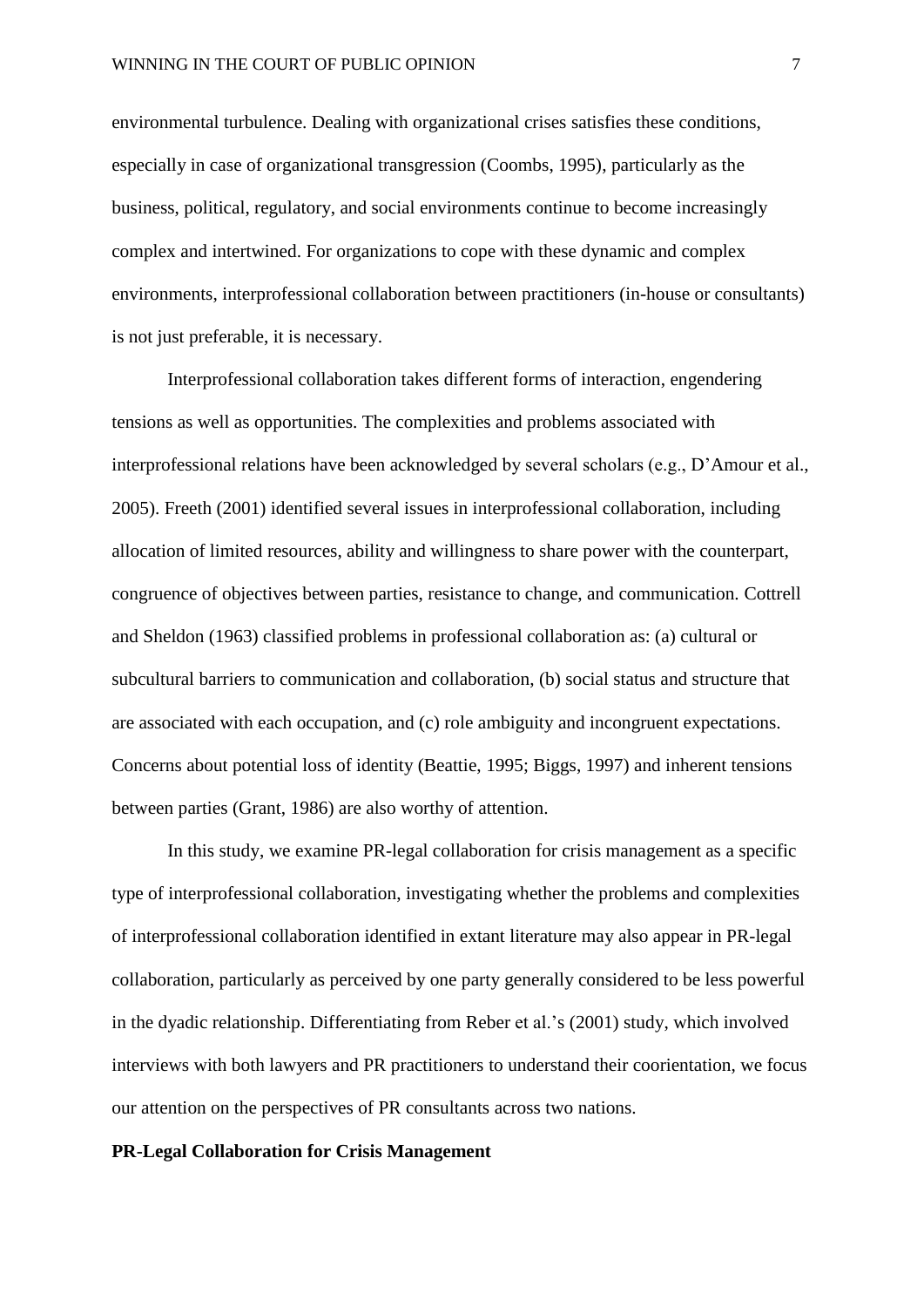In dealing with organizational crises, PR-legal collaboration is a necessary collaborative problem solving process. Resolving an organizational crisis is a daunting task, and often requires immediate and intensive involvement of both PR and legal practitioners. While there is a growing need to encourage effective PR-legal collaboration, there is dearth of research that investigates how such collaboration happens and works for crisis management (Hoger & Swem, 2000), particularly from the PR consultants' perspective.

The PR-legal relationship has been generally known to be adversarial (Reber at el., 2001), like mixing oil and water (Simon, 1969), albeit with a few exceptions (e.g., Lee et al., 1999; Martinelli & Briggs, 1998), and often results in turf battles (Fitzpatrick, 1996; Huang & Su, 2008). PR literature defines this relationship as contention or competition, a win/lose scenario where one side wins and the other side loses (Brooks et al., 2017). There is a need, then, to emphasize the collaborative or win/win relationship between PR practitioners and legal counsel (e.g., Lee et al., 1999). As part of collaboration, other aspects should be considered, like compromise, a 50/50 splitting the difference in an agreement as well as accommodation, a lose/win scenario where one side loses what it does not consider essential to allow the other side to win in a dispute (Plowman, 1998). Fitzpatrick and Rubin (1995) suggested that more collaborative approaches be taken by both PR practitioners and lawyers. Considering that frequent professional interactions between PR practitioners and legal counsel have been reported to positively benefit their working relationship, and that crises are best handled by PR practitioners who already have built relationships with lawyers prior to the crisis (Fitzpatrick, 1996; Lee et al., 1999), it is important for scholarship to focus on understanding what PR consultants can do to ensure mutually beneficial relationships and effective collaboration with legal counsel.

Fitzpatrick and Rubin (1995) found that when it comes to crisis response strategy, legal considerations tend to dominate organizational decision making over public relations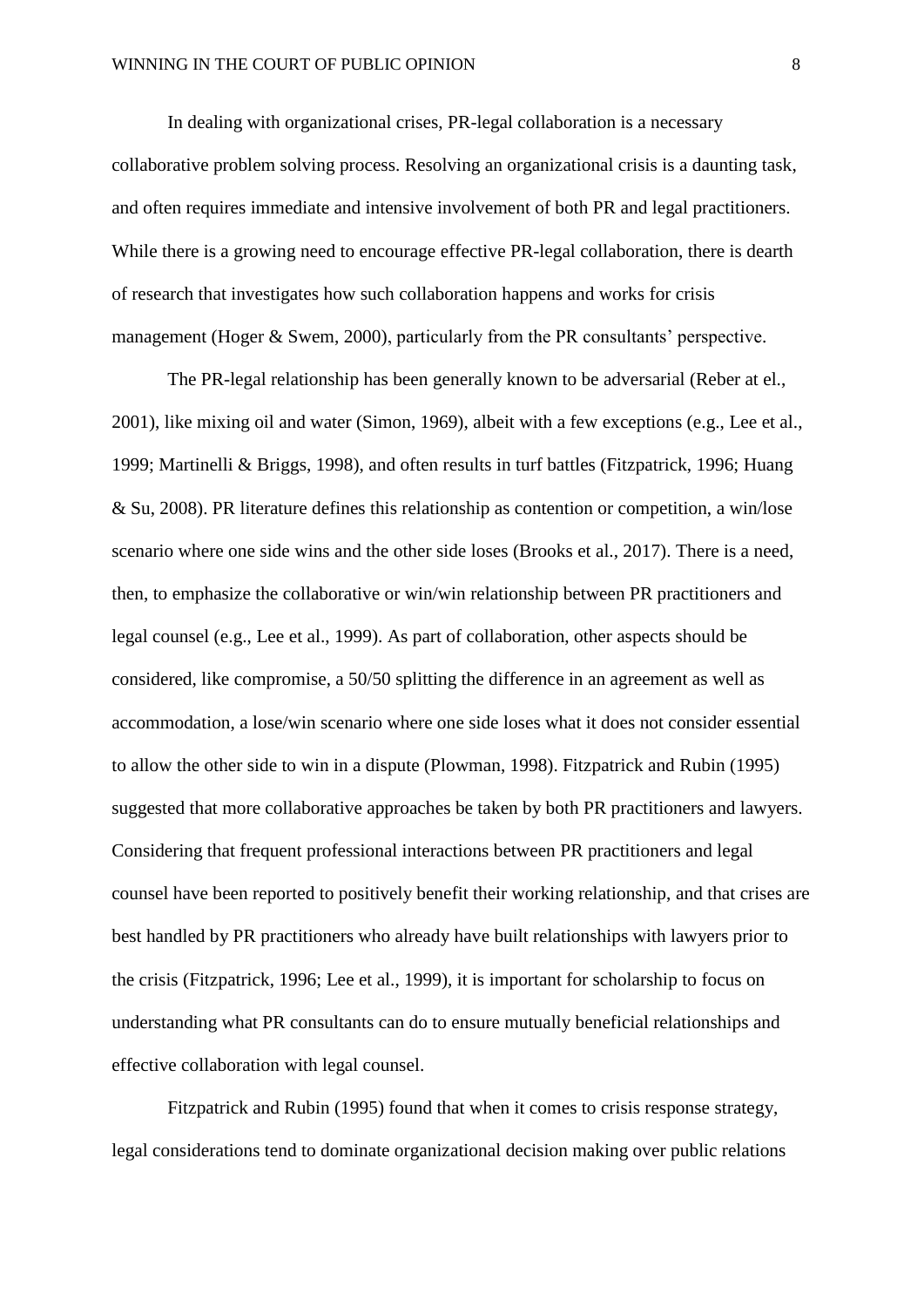considerations. As many organizations prioritize avoiding legal repercussions when managing crises, "no comment" or silence tends to be the most preferred communication strategy (Fitzpatrick & Rubin, 1995). However, to emerge from a crisis unscathed, it is becoming more and more important for organizations not just to avoid the arms of the law, but also protect organizational reputation by winning in the court of public opinion (McCann, 1994; Schneier, 2013). This is where the role of communication strategy comes in, as how and what to communicate to publics affect the formation of public opinion. Public opinion can be very powerful as "this court of public opinion is based on reputation, revenge, public shaming, and the whims of the crowd. *Having a good story is more important* than having the law on your side." (Schneier, 2013, para. 6, italics emphasis added). This necessitates a close and efficient collaboration between crisis professionals to ensure that selected crisis communication messages that are both public- and media-friendly are devised. Given that crisis communicative strategies have been shown to affect publics' perceptions of an organization's credibility and trustworthiness (Huang  $\&$  Su, 2008), it is important to understand how public relations professionals work with lawyers to develop co-narratives for optimal crisis management, and understand how their different professional perspectives, practices, and approaches (Cooper, 1992; Hoger & Swem, 2000; Lee et al., 1999) affect the collaboration. Accordingly, the following research questions guide this exploratory, qualitative study:

RQ1: How do PR practitioners develop co-narratives in collaboration with lawyers? RQ2: What differences and commonalities do PR practitioners identify from their collaboration with lawyers?

RQ3: How do PR practitioners ensure effective collaboration with lawyers?

#### **Method**

### **Selection of Countries: Singapore and South Korea**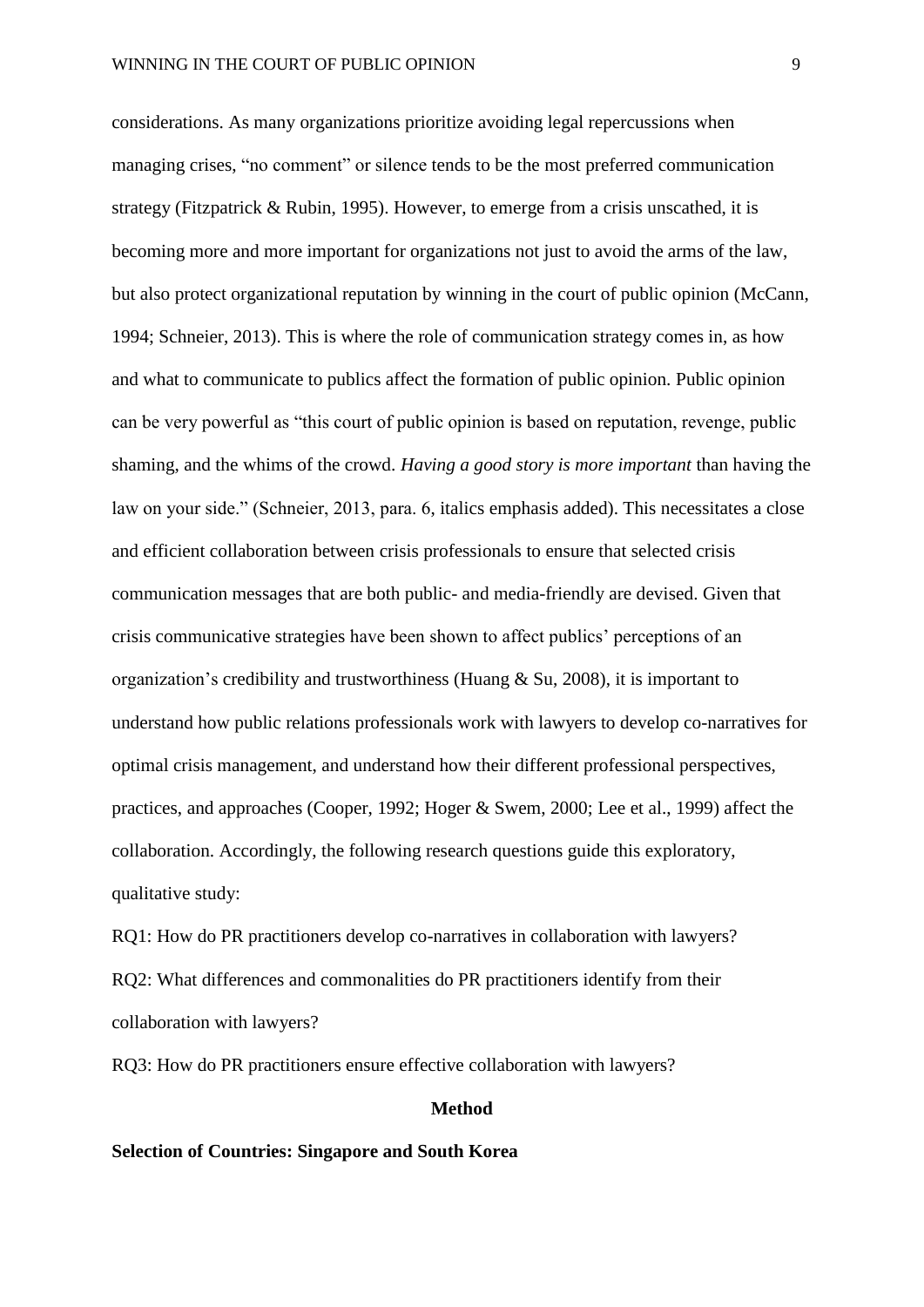**Singapore.** The PR industry in Singapore has grown rapidly since the early 1950s when multinational corporations resumed their businesses after World War II (Institute of Public Relations of Singapore, n.d) and there was a "marked increase in the number of MNCs entering Singapore […] As one of Asia's leading financial, media, and industrial hubs, Singapore's public relations industry burgeoned in tandem with a competitive economy" (Lim et al., 2005, p. 319). Singapore's government was the main agent that influenced the formation and growth of its PR industry (Curtin & Gaither, 2012). Although PR in Singapore is not typically used as a strategic management function (Lim et al., 2005), Tan (2001) concluded that PR agencies' practices in Singapore were more strategic and advanced than corporations, where PR managers perform technician roles.

**South Korea.** South Korea's PR industry has also evolved dynamically with the entry of multinational corporations, and South Korean companies' pursuit of foreign markets (Key, 2014; Rhee, 2009). Similar to other Asian countries, the growth of the PR industry in South Korea has too been driven by its government (Halff & Gregory, 2014). Key (2014) found that although South Korean companies such as Samsung and LG have advanced the approach of public engagement like other developed countries, there is still room for improvement, particularly when PR is still seen as a means to controlling the story in the media. As Key pointed out, "with the opening of borders, the country also became vulnerable to international standards and learned the hard way that South Korea needed to shape up practices and regulations in order to take a place at the global level" (Key, 2014, para.14). One key area that will affect the growth of South Korea's PR industry in the future is crisis management (Benjamin, 2016, March 23).

# **Sampling**

As the market for public relations-legal collaboration is still in its infancy, it was difficult to identify participants who have experienced such collaboration. Therefore, one of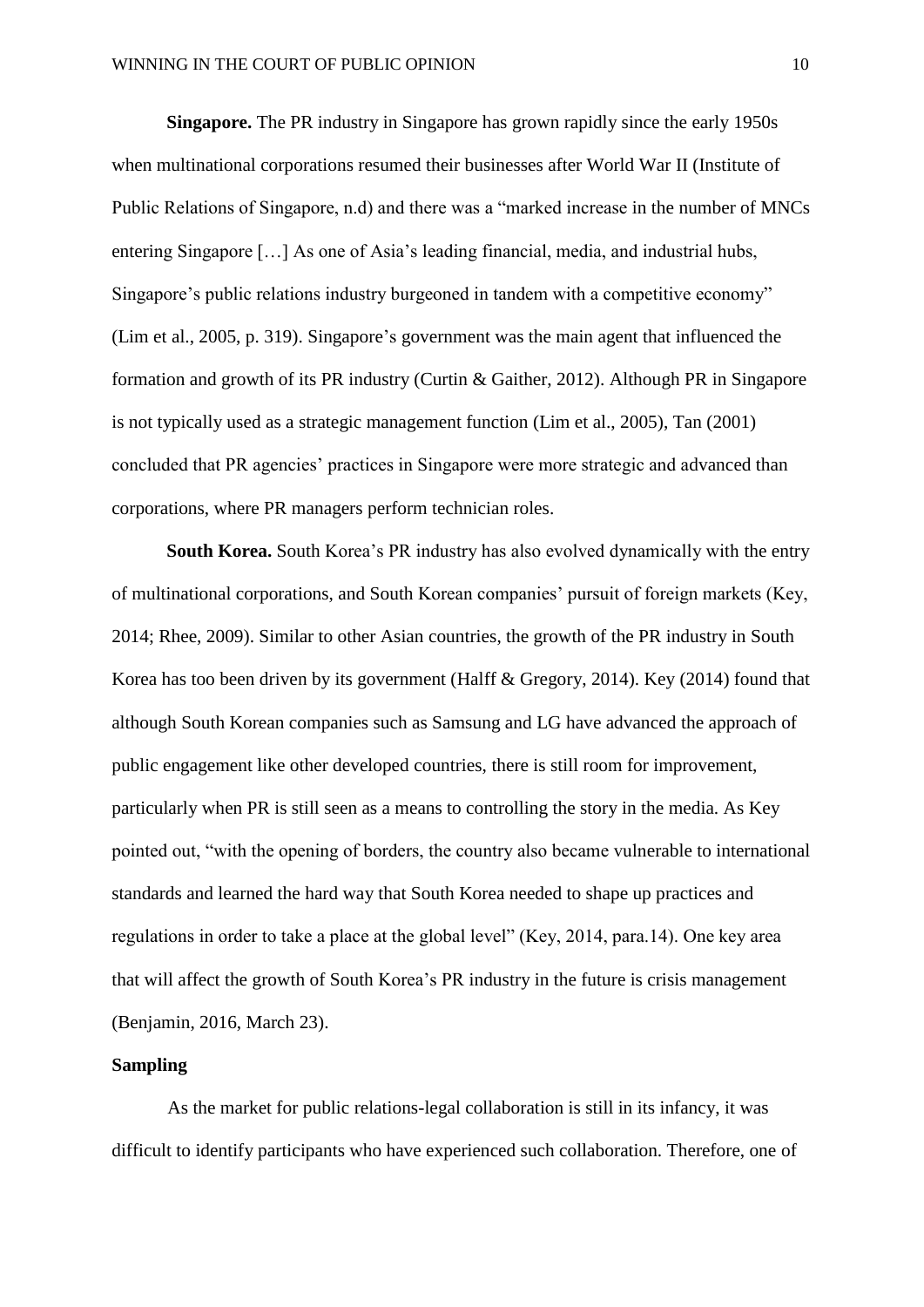researchers in this study combined two sampling methods: purposive, and snowball sampling. Given the exploratory nature of this study, such sampling techniques were considered appropriate. A purposive sample is a "non-probability sample that is selected based on the characteristics of a population and the objective of the study" (Crossman, 2017, para. 1). This sampling approach is often known as selective sampling, but it can be very useful when sampling for proportionality is not a concern for the purpose of the study (Crossman, 2017). It allows the researchers to reach the targeted sample efficiently (Crossman, 2017). Principles of homogeneous purposive sampling and expert purposive sampling were adopted in this study as the researchers sought to find one shared characteristic among public relations consultants, i.e., several instances of collaborating with legal counsel/lawyers for organizational crises. Additionally, expert purposive sampling was required in this study, which aims to gain knowledge and information about a specific expertise (i.e., public relations-legal collaboration).

There are five possible combinations of using internal and external sources for dealing with an organizational crisis. To explain, one team could consist of an internal PR manager and an internal lawyer. A second team could consist of an internal PR manager and an external lawyer. A third combination of an external PR consultant and an internal lawyer too is possible. Fourth, a company might retain both an external PR consultant and an external legal team. And finally, a company's internal PR manager may team up with external crisis communication consultants and lawyers and coordinate the process of crisis management. Although exploring these five combinations is worthy of investigation, in this study we chose to investigate interprofessional collaboration by external public relations experts given a common mission (with the legal team) from a client. Combining internal resource (i.e., either internal PR manager or internal lawyer) and external resource (i.e., either external PR consultant or external lawyer) involves new dynamics and contexts, i.e., a client-agency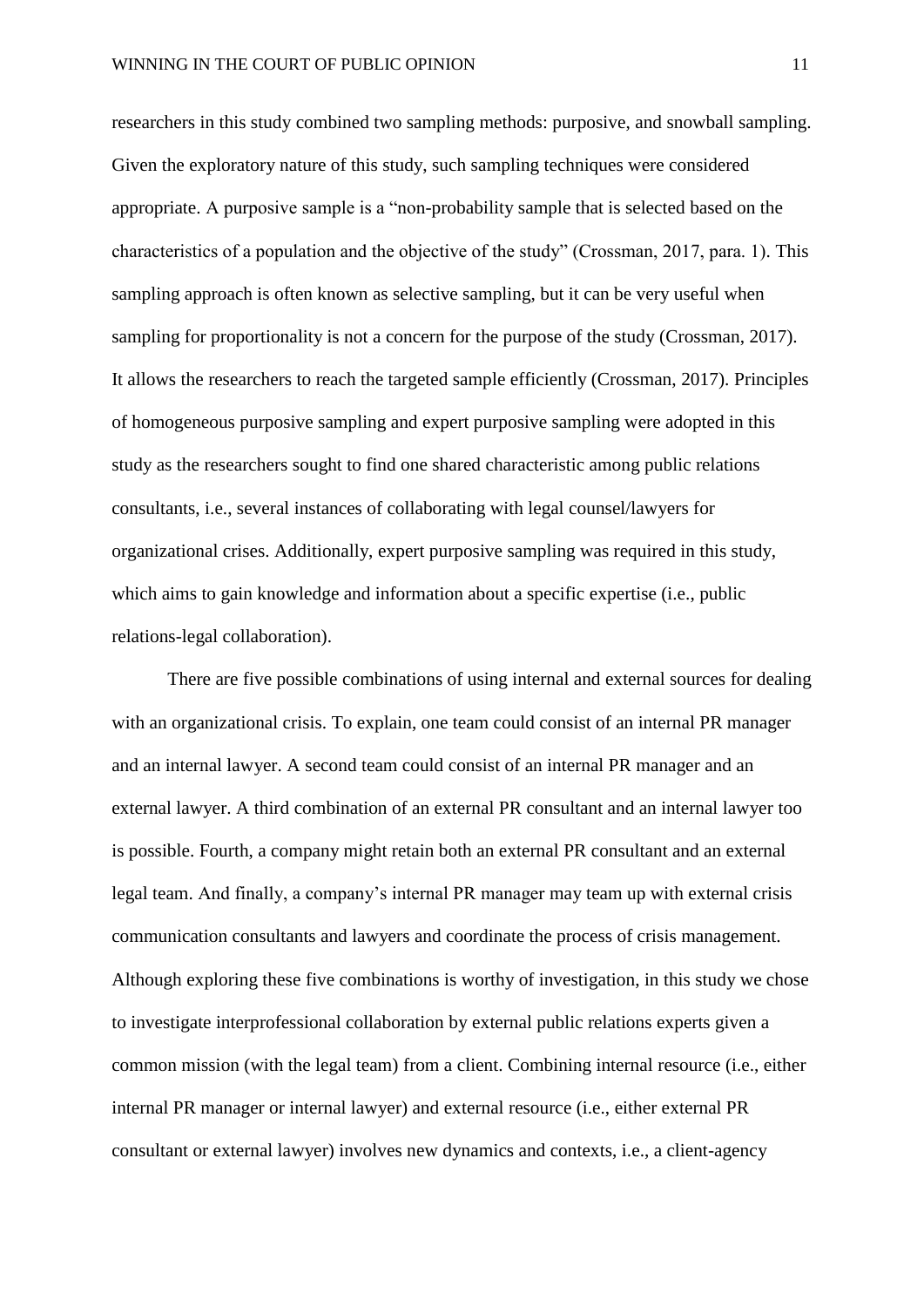relationship. This context is different from looking into the perspectives of external experts, whose views may be different from their clients' views.

Both PR consultants and lawyers from law firms are called in to resolve an organizational crisis as third parties. Furthermore, internal lawyers or internal PR managers may not be experts in dealing with an organizational crisis and reputational threat even with knowledge of the internal situation. Finally, we delimit the scope of our study to the perspectives of PR consultants, rather than comparing both PR consultants and lawyers. To differentiate from previous research, such as Reber et al.'s (2001) study, which involved interviews with both lawyers and PR practitioners to understand their coorientation, we focus our attention to PR consultants' perspective across two different countries, instead of replicating Reber et al's (2001) study in other two countries. Our intent is to build on previous research by exploring different cultural contexts.

Therefore, a) referring to information regarding public relations agencies such as the Global top 250 PR agency ranking (Holmes Report, 2016), Top 10 PR Agencies in Singapore (Focus Singapore, 2017), and the Korean Public Relations Consultancy Association (KPRCA, n.d.), one of authors contacted public relations firms in the two countries and approached her professional network of public relations firms in each country and asked them to recommend other consultants who may be interested in participating in this study (see Table 1 for background information of the participants).

### **Data Collection**

Eleven semi-structured depth interviews with public relations consultants, 6 in South Korea between October to November 2015 and 5 in Singapore between May to August 2016 were conducted. Depth interviews are usually used to "obtain the point of view of the respondent on a topic, phenomenon or subject under study and seek as much detail as possible about the research subjects' views on the topic via their opinions expressed"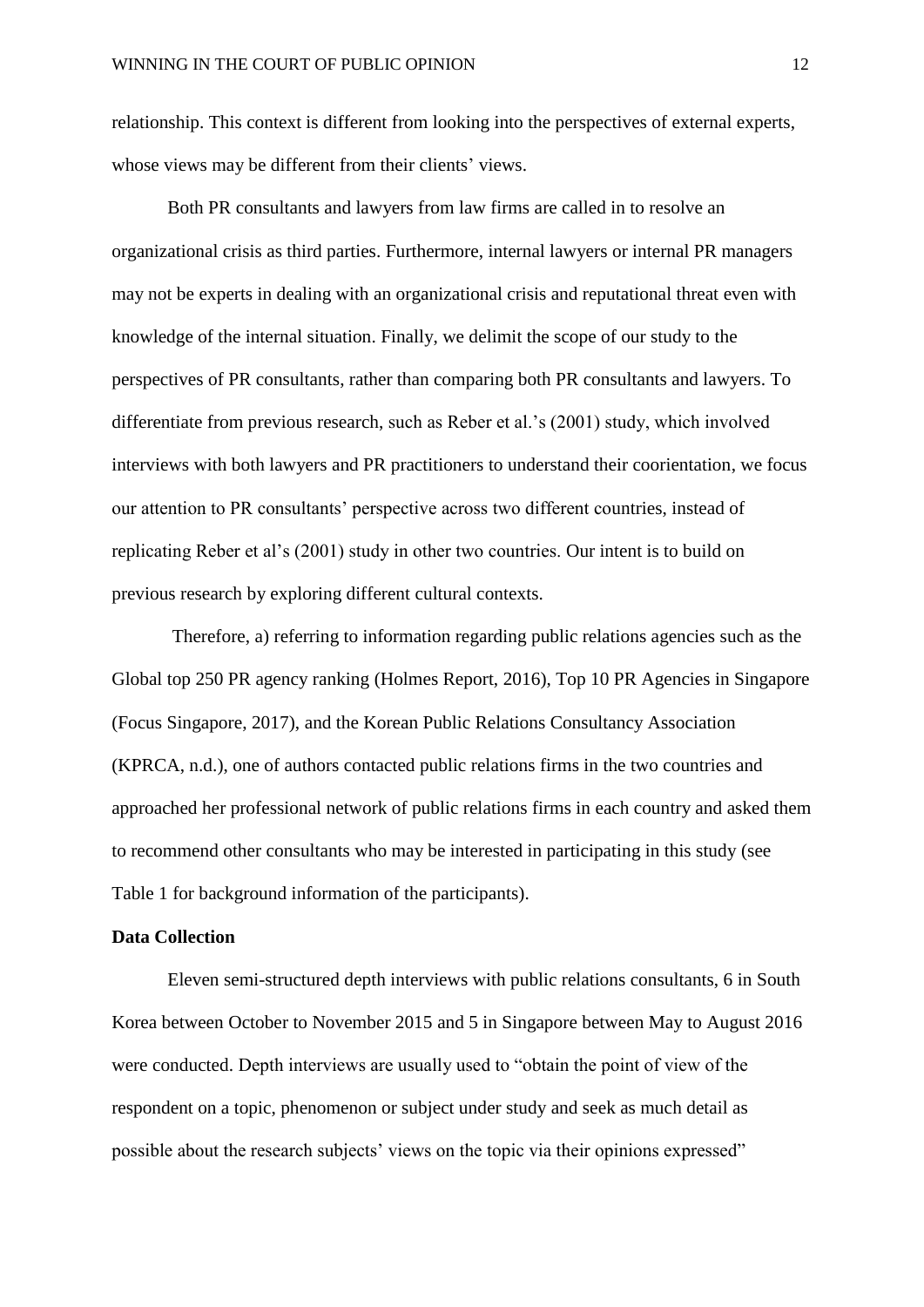(Weerakkody, 2009, p.178). The interview protocol was created based on literature pertaining to the dynamics of public relations-legal collaboration for resolving organizational crisis (Fitzpatrick & Rubin, 1995; Fitzpatrick, 1996; Huang, & Su, 2009; Lee et al., 1999; Reber et al., 2001).

Participants were asked to share their experiences and opinions regarding the following topics: 1) their description of public relations-legal collaboration; 2) identification of motives between public relations and legal counsels; 3) their definition of relationship between public relations and legal counsels; 4) process of co-narrative development; 5) challenges and obstacles in finding the optional communication strategy; and 6) the ideal process for public relations-legal collaboration to identify the optimal strategy. Although the interviews followed the interview protocol in general, interviewees were free to speak about other topics they felt relevant during the interview.

Today, depth interviews can be conducted in various forms, such as face to face, phone, or email, to allow for the inclusion of global subjects and informants (Weerakkody, 2009). All interviews in Singapore were conducted via face-to-face meetings, while the ones in South Korea were conducted via one of three methods: face-to-face meetings (2), Skype video interviews (1), and emails (3). South Korean participants could choose the type of interview that best fit their schedules and situations. The face-to-face and Skype video interviews went for approximately two hours each. In the case of email interviews, follow-up email interviews were used when necessary for clarification.

# **Data Analysis**

All interviews that used face-to-face meetings and Skype video calls in Singapore and South Korea were audio-recorded upon the permission of participants. Email interviews were saved as text-form data. Interviews in Singapore were conducted and recorded in English. Audio-recorded files were transcribed. Transcripts of South Korean interviews were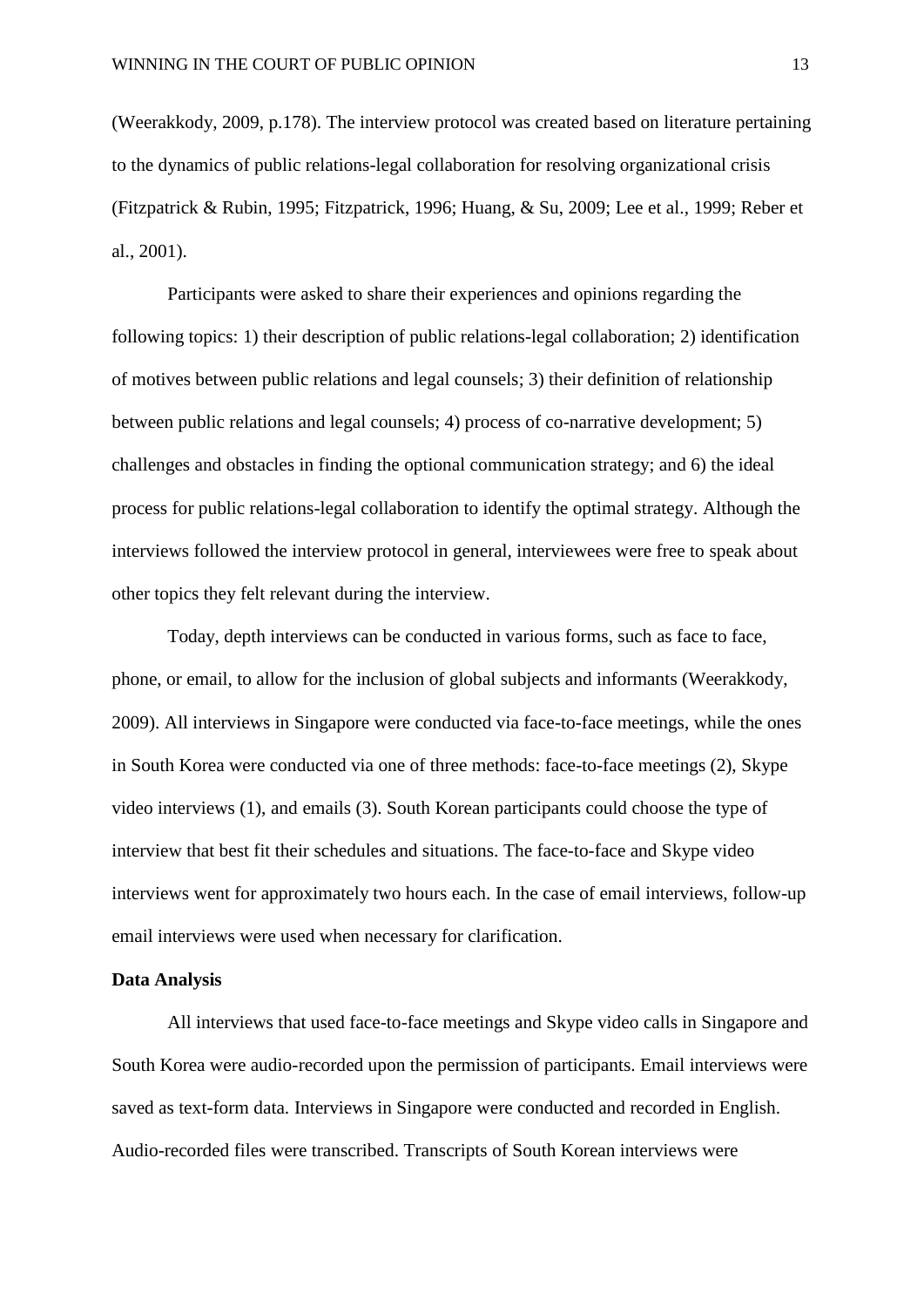translated into English by professional translators, and one of authors of this study, a native speaker of Korean, rechecked the quality of the Korean-English translation. Quotations have been revised for clarity.

The interviews resulted in 135 pages of data, which were then analysed using a thematic analysis to identify salient patterns from interviews in two countries (Braun & Clarke, 2006). Themes pertaining to the research questions were specifically focused on in this process. First, the first author read through the data to identify emergent themes pertaining to the research questions. The data was read and re-read and initial codes were identified. Then, the second author read through the data to further confirm and refine the themes using the constant comparative method. The first two authors then discussed the themes, reviewed them for resonance, and modified direct quotations for clarity while ensuring that the meaning as conveyed by the participants remained intact.

#### **Findings**

The analyses of the data revealed key points of interest for public relations practice. First, PR consultants in both countries reported increased collaboration with legal counsel in times of crises, despite several issues for effective collaboration (RQ3). Second, PR consultants report that legal professionals have begun to realize the significance of winning in the court of public opinion. However, the process by which public relations-legal collaboration takes place to develop co-narratives (RQ1) followed extremely different patterns in the two countries (RQ2). The sections that follow are organized around seven major themes to answer our research questions (1) increased collaboration; (2) from courts' opinion to public opinion; (3) differences between motives of legal and PR practice; (4) finding common ground (5) developing and finalizing co-narratives; (6) power relations; (7) tactics to ensure effective collaboration. Due to the emergent and intersecting nature of the findings, this section is organized thematically rather than by research question.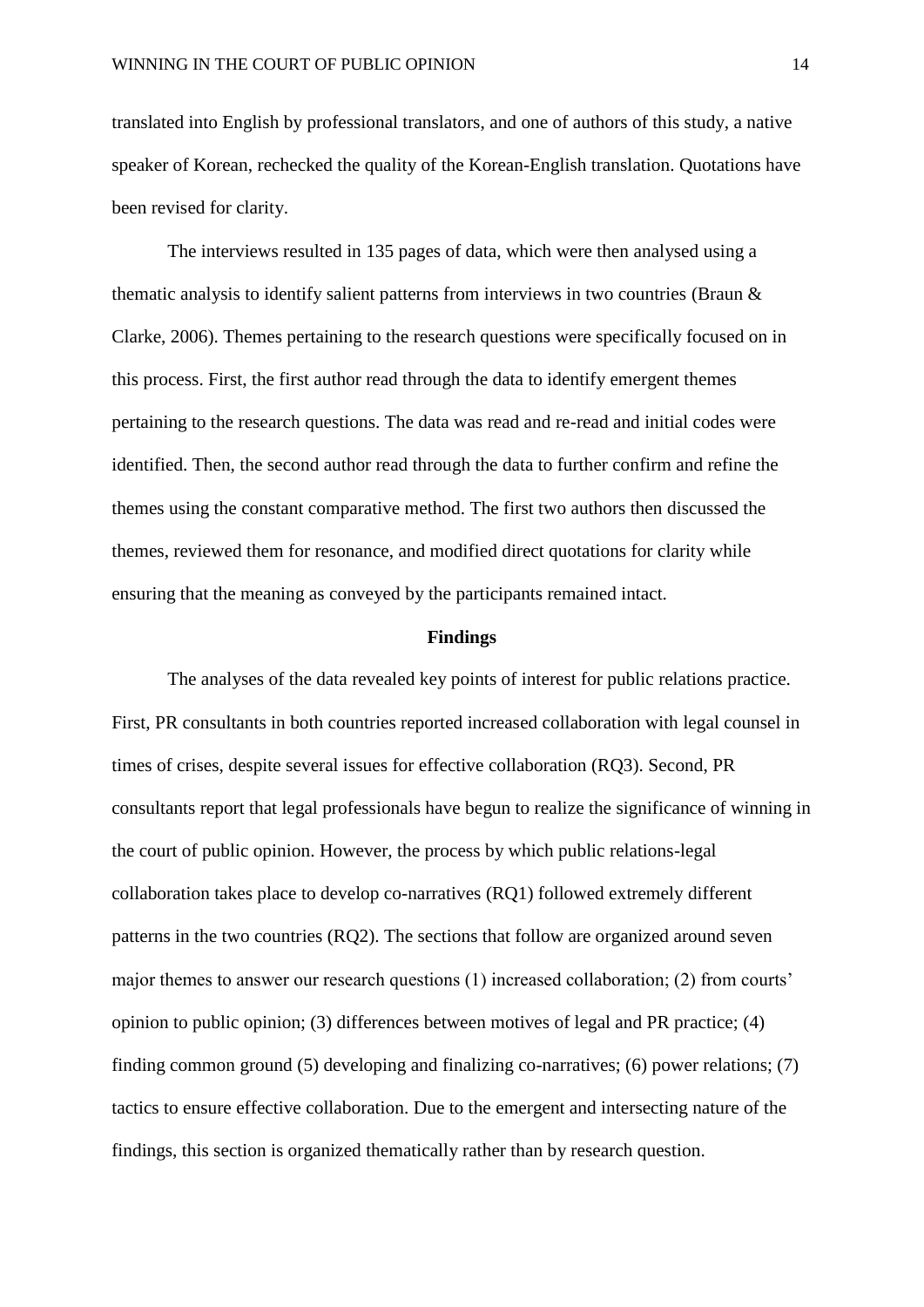### **Increased collaboration**

PR consultants who were interviewed in both Singapore and South Korea mentioned that they had noticed a change in the PR industry: increased collaboration between lawyers and PR consultants in the area of crisis management consulting. Respondents noted that the increasing demand for PR-legal collaboration may be attributed to the recognition of the importance of public opinion in crisis management by organizations as well as by society at large.

One crisis communication consultant in Singapore said, "We find that the most two important people whenever a crisis happens is the corporate communication person and the legal team" (SG participant #1). Another communication consultant who specializes in public affairs also discussed how he had been invited many times to work together with legal counsel during crises. He summarized his perspective on the collaboration as "So our job really is, to really become strategic in terms of how do you communicate the legal position?" (SG participant #5). For this participant, collaborating with the legal counsel to work out the best communication strategies to communicate the organization's legal position was crucial for effective crisis management.

South Korean participants discussed an incident that they considered to be pivotal in changing the PR industry: Korean Air's peanut U-turn crisis. One participant noted, "As seen in the Korean Air case - companies actually have started to recognize that the legal approach isn't everything, and to realize the importance of reputation management. I think this is a positive sign for crisis communication consultants. [….] There have been recent reports of successful collaboration between PR and legal, a rarity in the past" ( $KR$  participant  $\#1$ ). Participants noted that organizations in South Korea have begun to invite PR firms to resolve legal issues and to get support on media relations. "Recently, overall awareness on the importance of public opinion is increasing. Communication consultants are often invited to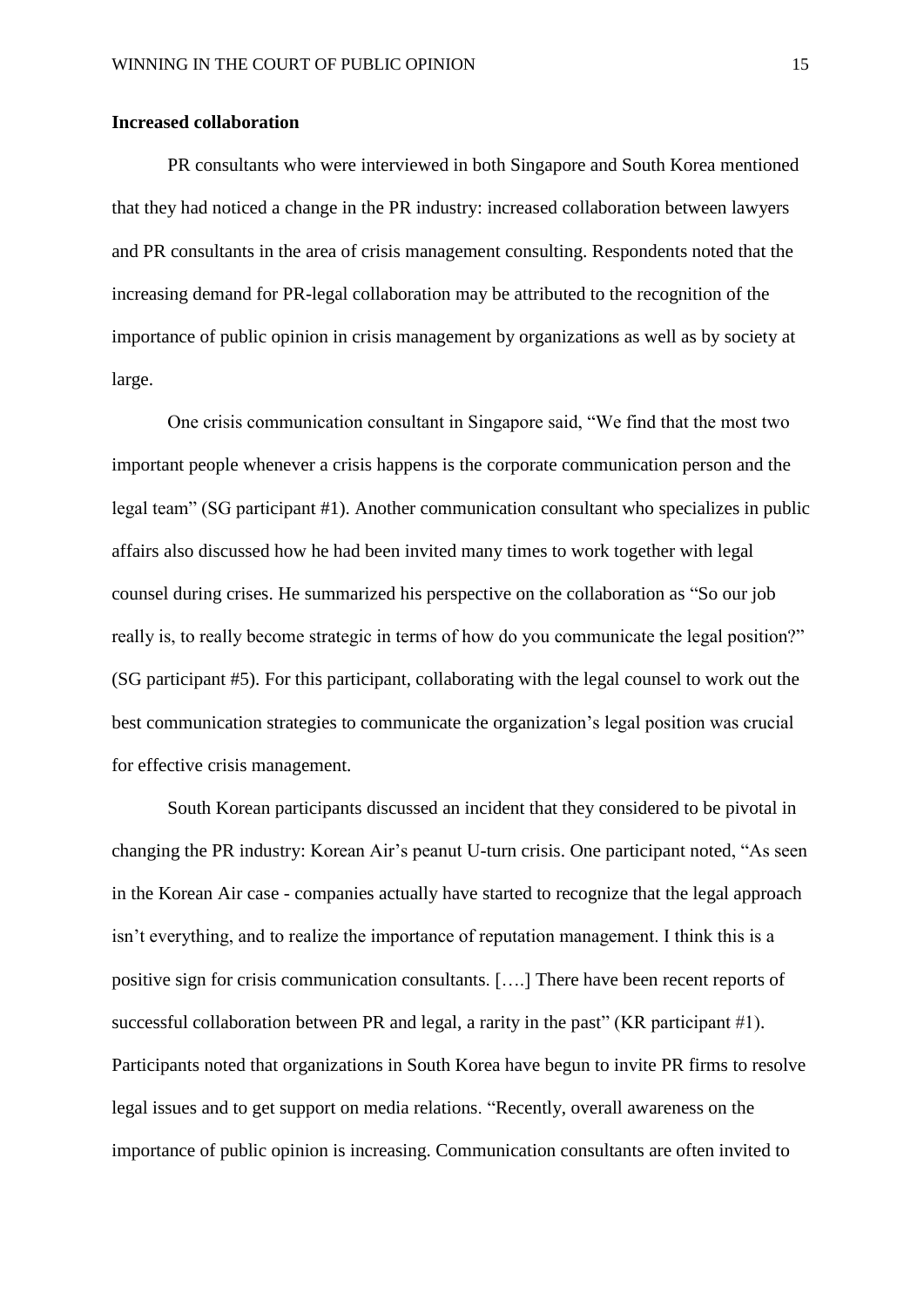provide advice on public opinion even in cases where reducing prison sentences [presumably for company executives] is being discussed" (KR participant #2). All Korean participants reported having recently experienced working with top-tier law firms to resolve client(s)' cris(e)s together (KR participants  $#1, 2, 3, 4, 5,$  and 6).

Interestingly, participants noted that this realization on the part of industry, i.e., the significant role of public opinion and PR in the area of crisis management, is not necessarily great news for PR; it has also resulted in non-PR consultants and/or agencies encroaching upon territory normally claimed by PR. One PR consultant discussed this by saying, "One other aspect is that big-scale law firms such as Kim & Chang have started to establish its own public opinion research function with academic partners, and even media team. Law firms have realized that they need public opinion management service for clients, so they have decided to recruit media related partners or to invest in their capabilities. I know a lawyer whose main job is managing public opinion. This is a recent trend for issue/crisis management" (KR participant #1).

In South Korea, the way PR firms are invited to collaboration projects with lawyers varies: "Some global companies hire both a PR firm and a law firm. As lobbying is illegal in Korea, law firms usually provide public affairs services. In terms of issue management or lawsuit, a client company hires a PR firm for issue management or to manage public opinion during a lawsuit. A law firm introduces a PR company to a client upon a client's request. However, a law firm usually does not involve a PR firm in the collaboration unless the legal firm has a strong relationship with a PR firm." (KR participant #5). In Singapore, PR-legal collaboration is usually initiated through referrals from legal or management consulting firms, i.e., such collaboration tends to stem from prior experiences that legal and/or management consulting firms have had with PR consultants. For example, two participants in Singapore said that they usually work with lawyers with whom they have worked before (SG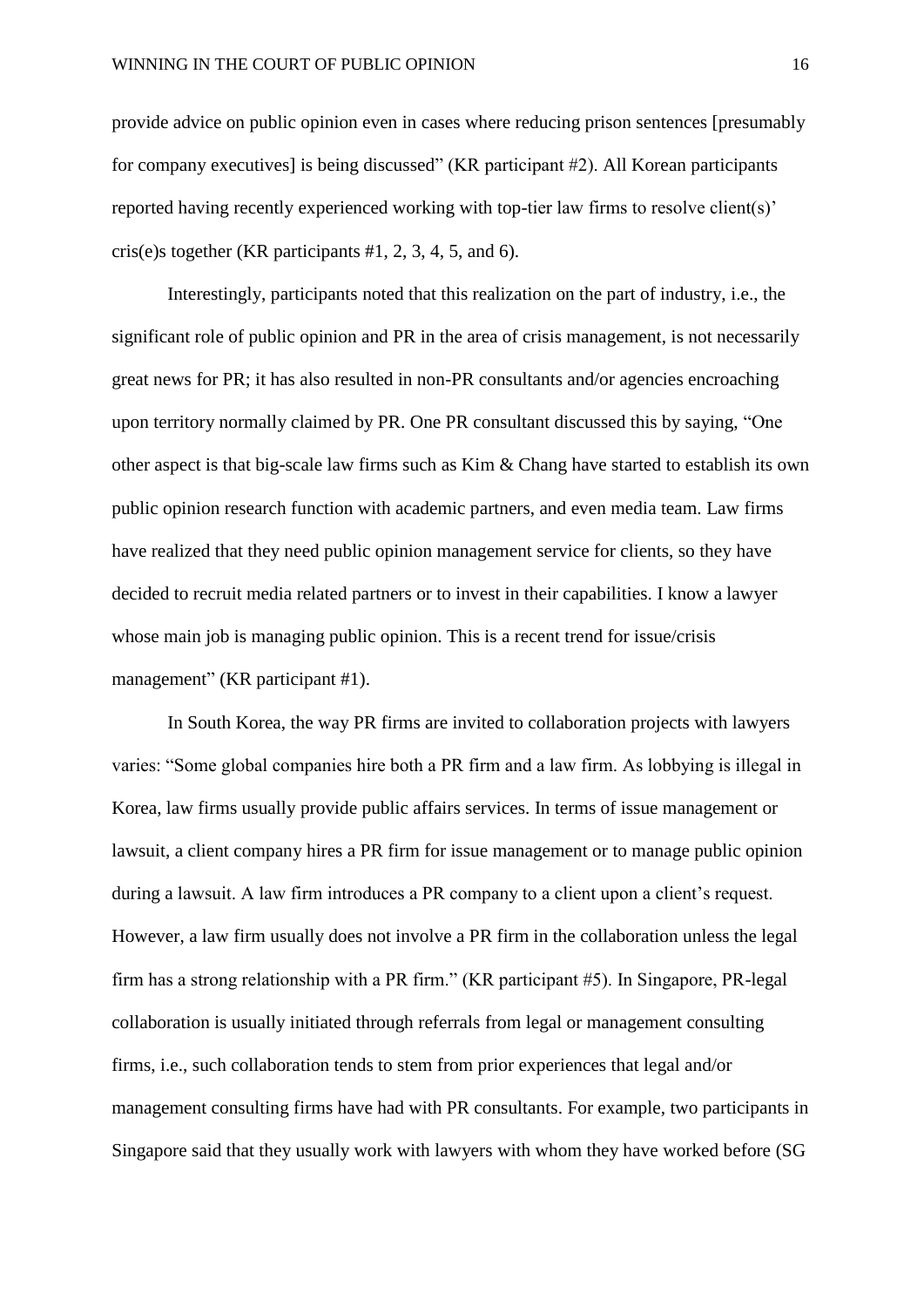participants #3 and #4). One participant noted, "What we have found is, if we have a prior relationship with legal counsel before the crisis, it is more likely that they have professional respect for us to start with. And we can together develop solutions more quickly for the clients, which works better from a legal and reputational point of view. If we have worked hand-in-hand before, we can come together just when crisis breaks out." (SG participant #3)

## **From Courts' Opinion to Public Opinion**

One Singaporean consultant (SG Participant #1) described how she helped resolve a litigation case by convincing the top management to act transparently, which subsequently affected other companies' behaviors too. In a situation where a company was debating whether or not to pursue a joint lawsuit with many other corporations that might have been perceived negatively by the general population, she noted, "I said if you want your money back, you should say something. [….] So I told lawyer, "are we allowed to say yes, we will pursue the lawsuit?" The lawyer said, "Sure, why not?" In the end, [*anonymous client name*] was the only company out of 12 who said that we will pursue the case to get back the money. I said, this is a strategy in order to convince the court that you are serious about the case. If you don't say anything, are you serious about pursuing the case? Because it is a joint suit, it is not only one company. […] So I said, "let's lead the way". So after the CEO said that we will pursue, the rest of them followed" (SG participant #1).

Consultants in South Korea discussed their impressions of the impact of public opinion on court cases, noting that,

The fear of public opinion is about being publically criticized, while the fear of legal action means going to prison physically. Korean Air's peanut U-turn case is a classic example. It was not necessary for prosecutors to send Korean Air's vice president to a jail, considering the privileges Korean conglomerates usually have. But the intense media scrutiny and public criticism made prosecutors take notice and eventually take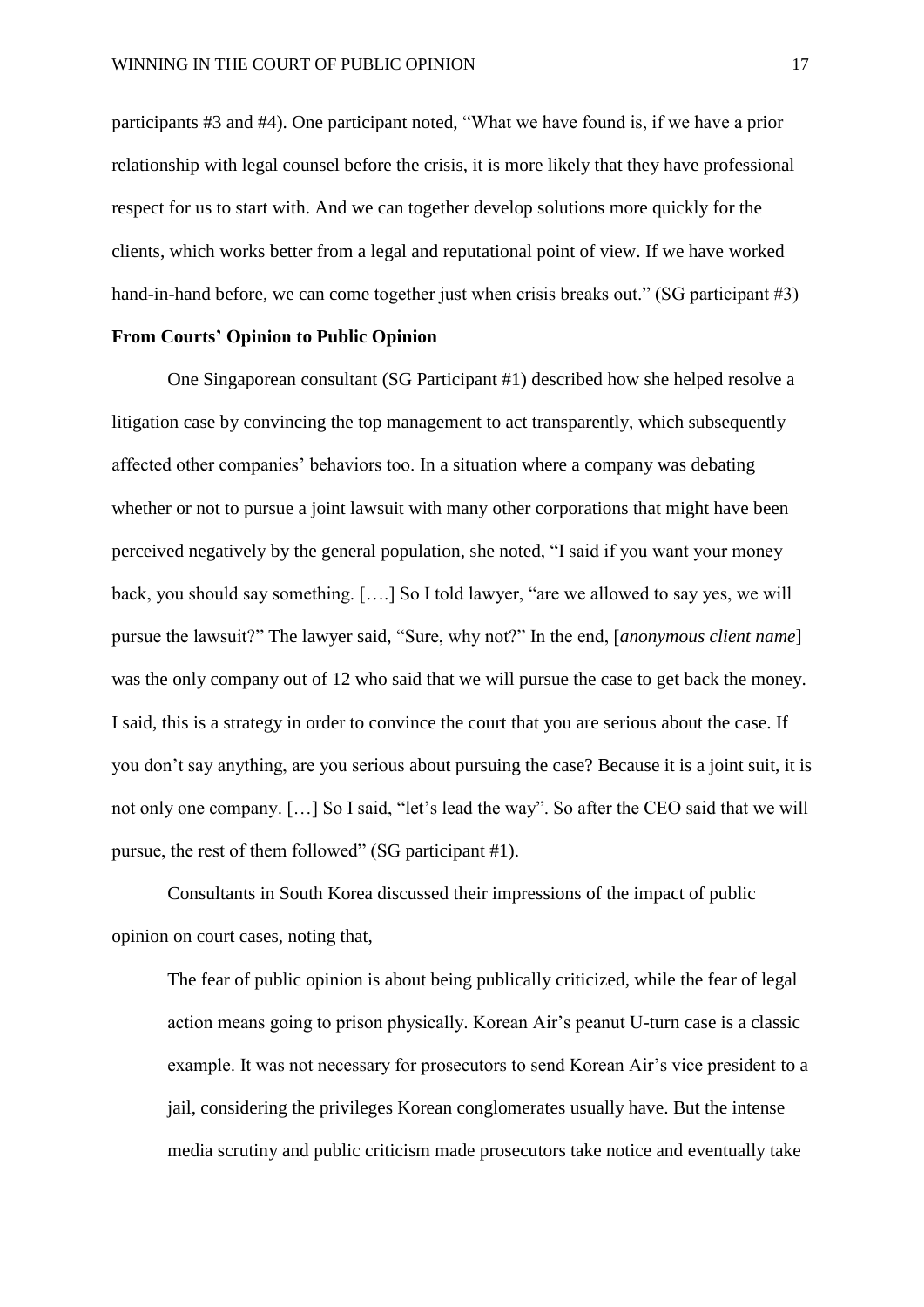legal action. One important point here is that public opinion definitely influences legal decisions, such as immediate custody investigation with public uproar. Prosecution's office is a political organization anyway[….] After the Korean Air "peanut U-turn" case, many business leaders have been shocked into realizing the impact of ignoring public opinion – they could go to jail. (KR participant #1)

## **Differences between Motives of Legal and PR Practice**

PR consultants from both Singapore and South Korea echoed the findings of prior literature, i.e., that lawyers and PR consultants have different perspectives and approaches to crisis management (Cooper, 1992; Hoger & Swem, 2000; Lee, Jares, & Heath, 1999). One major point of departure noted by participants #1 and #3 from Singapore was about expressing empathy. Participant 1 from Singapore described this difference, saying,

So I find that the lawyers are very good at handling legal terms but they are not so familiar in the compassionate part of managing situations. It is the communication people to show compassion. The lawyers don't care about compassion; the lawyer just wants to make sure that we don't get sued by another party because we said something wrong."

Participant #3 in Singapore also compared lawyers and PR consultants regarding differences in approaches:

I think what we have found is that especially among more junior lawyers the tendency is to look only at legal frames and precedents. There is a clear right or wrong in their minds, and this tends to be a very inflexible approach. If you look at communication professionals, they tend to see more grey areas based on their experience; things are not just either right or wrong." (SG participant #3)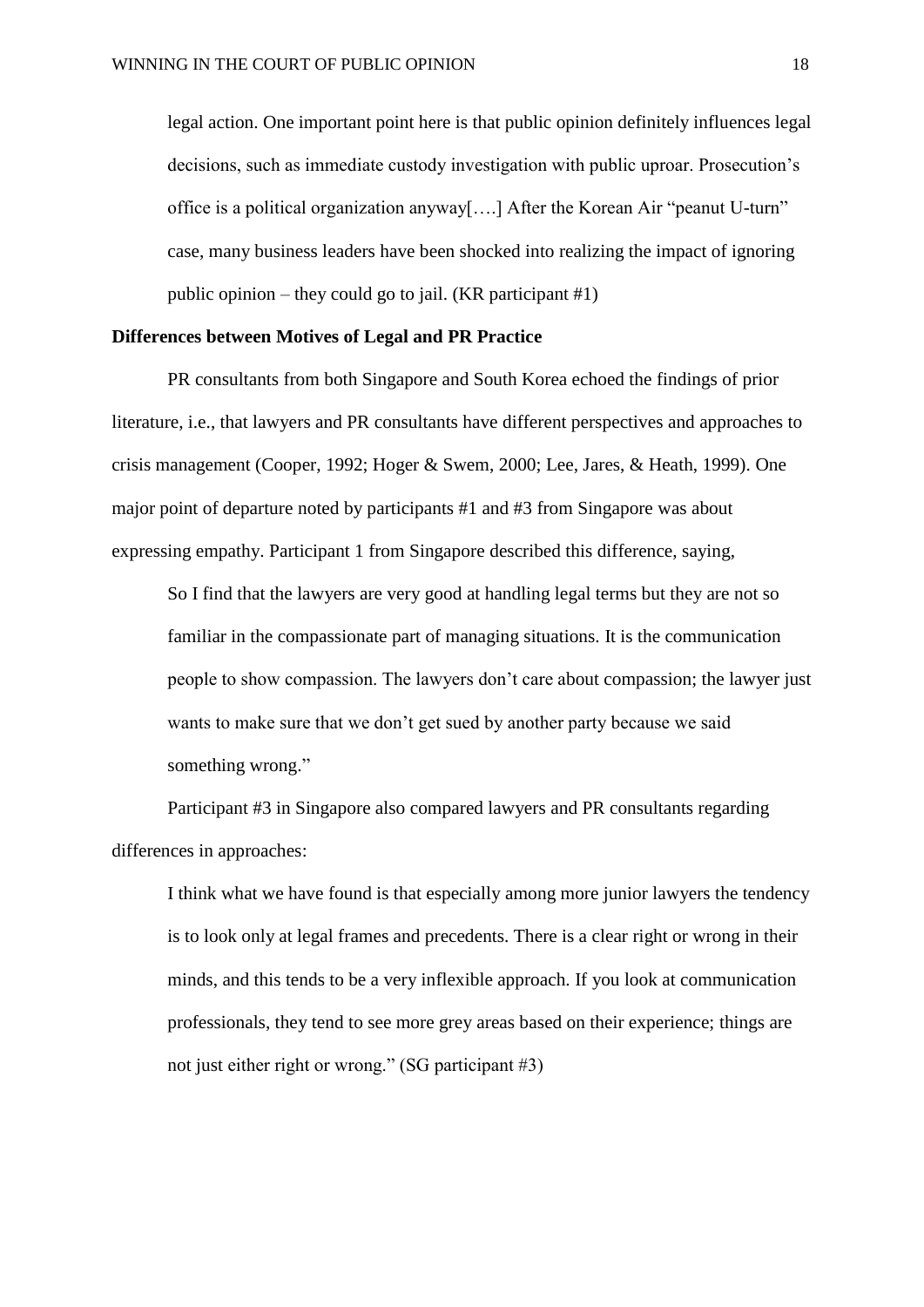Interestingly, one of the Korean consultants interviewed did not view this as a barrier, allowing for the win/lose nature of the legal profession, instead taking a more matter-of-fact approach to these seemingly discordant motives, saying

Naturally, all law firms' main interest is winning the case. Although they're not indifferent to public sentiment, lawyers maintain their position. It's not their scope of work to take care of public reaction and to take any action for public opinion. […] Law firm/legal counsel's argument has the purpose of preventing visible damage of the company. On the other hand, PR department concentrates on preventing relatively invisible damage. [….] They're (lawyers) fully aware of the importance or definition of communication during issue/crisis management. They just don't care about it because it's not their responsibility. Lawyers are strategically skilled at such "on and off," which means this is my job or that is your job. This is not the case in our field. (KR participant #3).

### **Finding Common Ground**

Despite differences in their motives and approaches for crisis management, PR professionals emphasize that both lawyers and PR consultants need to work together to find solutions for their clients, a process which can be intense and often requires urgency. Consultants in Singapore try to understand the lawyers' positions and to create synergistic effect from working together with lawyers, saying

So I find that the advantage is that if you have a lawyer on your side, you can get things done easily, more easily than without a lawyer. Corporate communication people always say, 'when it comes to difficult situation, we can only say what we can, and up to a certain point'. The lawyer is there to reinforce…" (SG participant #1). Participant #3 spoke in a spirit of compromise by saying,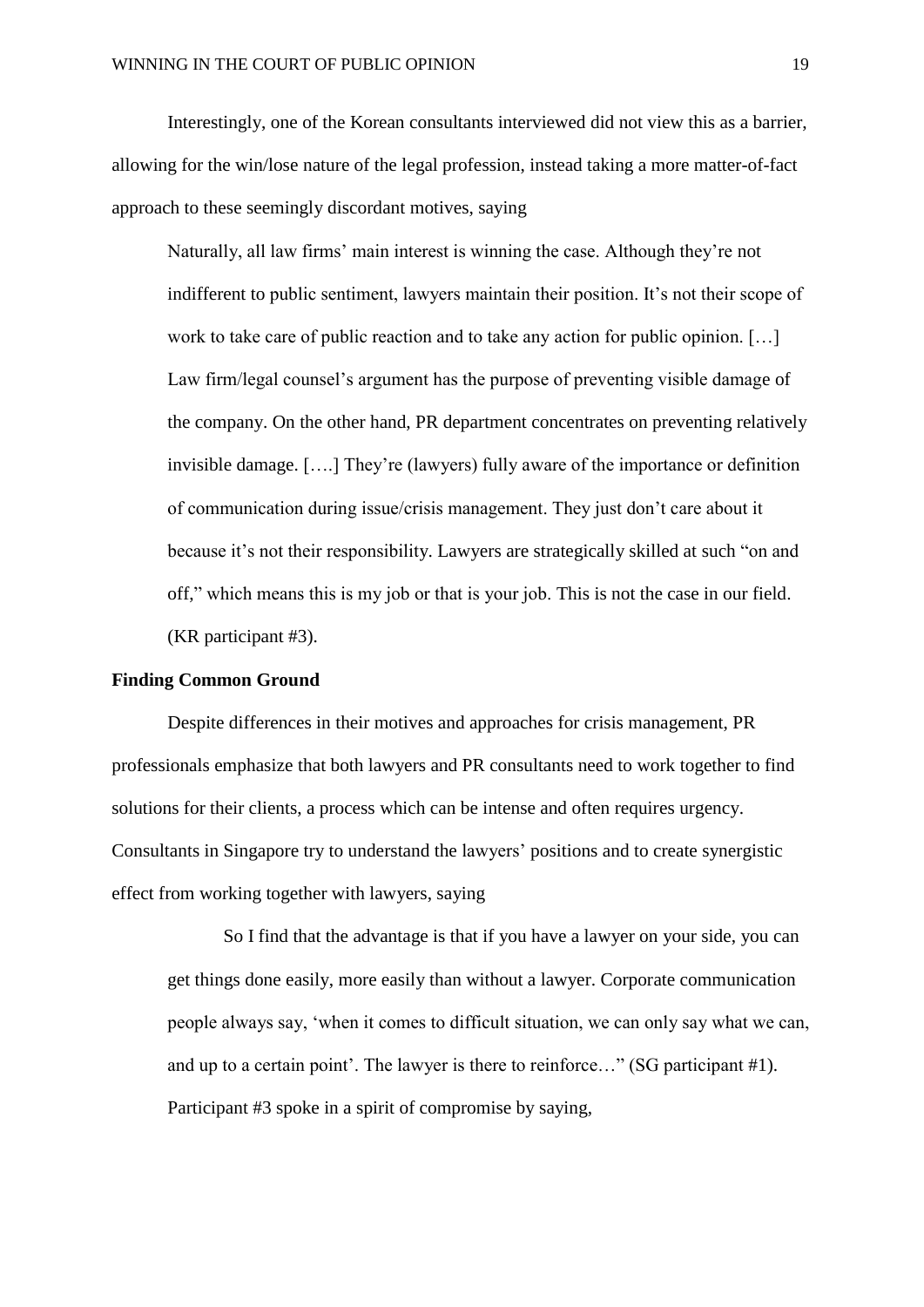And it is understanding how lawyers think their approaches, meeting them half-way which I think it means that we often do get good results for a lawyer. We can understand the constraints that the lawyers are under, and we can recommend examples and language that have worked in the past, and also doesn't open too much legal risk (SG participant #3).

Singaporean participants tended to place the agency of meeting half-way and finding common ground upon themselves.

In contrast, South Korean consultants highlighted the importance of lawyers' understanding of the impact of public opinion on reputation to come up with a solution for their client(s). Interestingly, a consultant used the term 'war' to highlight the pressure of public opinion organizations in crisis face, saying,

Legal counsel also have to understand the characteristics of the issues which involve the *war against public opinion*. If it's a public case, legal counsel have to collaborate with communication consultants. Recently, lawyers' mindsets have undergone a change, and a lot of it has to do with how they've even seen prosecutors trying to sway public opinion in their favour by leaking information to the media that favors them." (KR participant #4).

## **Developing and Finalizing Co-Narratives**

Within a limited timeframe, both PR consultants and lawyers have to agree upon a key message for their client. Most of the South Korean PR consultants start drafting messages based on what they have been told of the legal position, get a review from the legal team, and then release these messages. However, South Korean PR consultants reported a few issues related to finalizing co-narratives, such as limited roles and information secrecy.

The final decision about co-authoring a message is generally up to the CEO and top management [as in the dominant coalition]; there is no set rule of thumb in place. In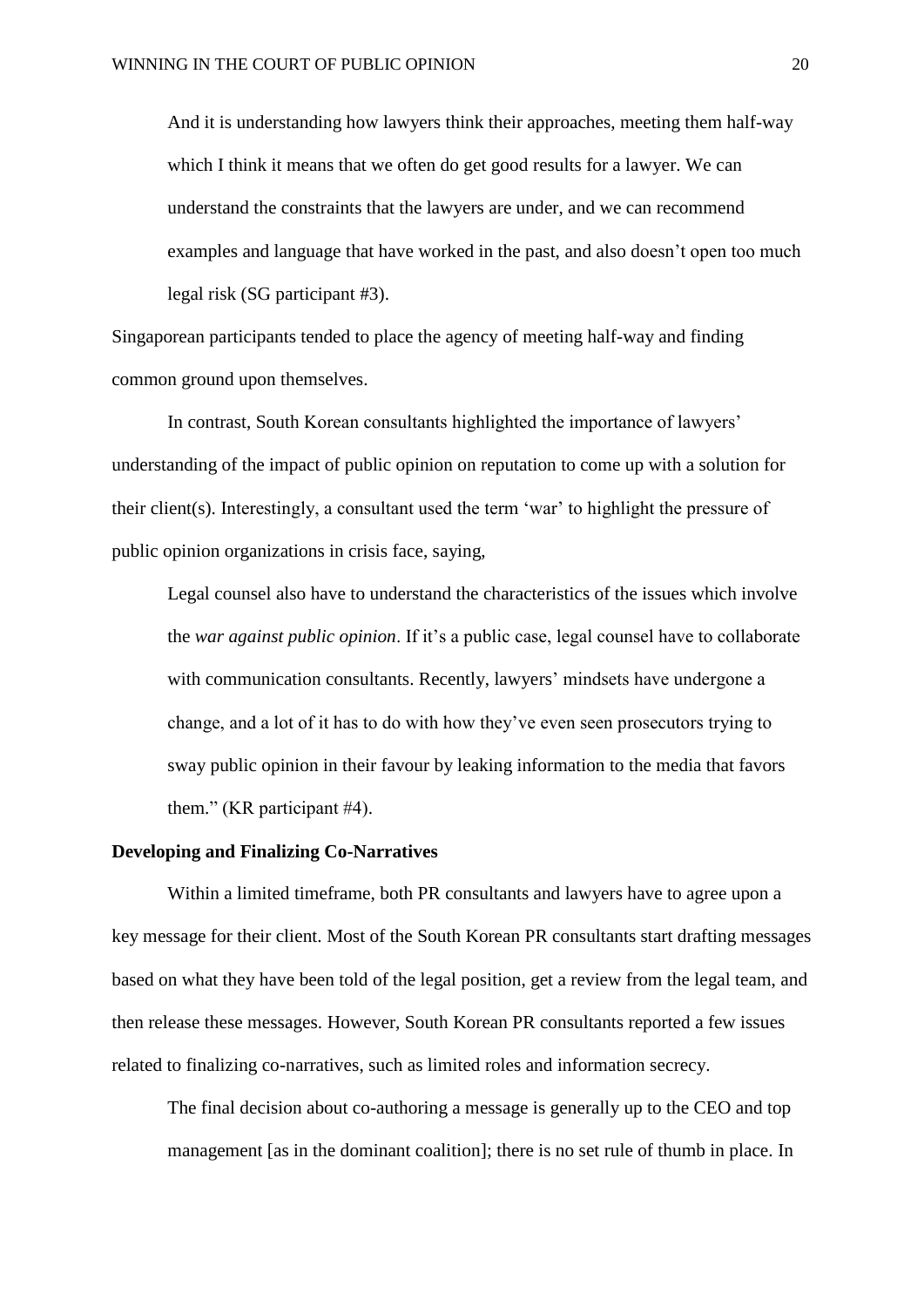general, the co-authoring process is decided by the client's priorities. When working independently, it's desirable not to pay too much attention to conflicts with the law firm for the sake of client. (KR participant #4).

Such a tentative view of the process of developing co-narratives, or a lack thereof, was common across the South Korean participants. The participants did not indicate that the process of developing key messages for crisis communication was collaborative; it is more competitive in nature. One participant stated that

Legal counsel are reluctant to share related information due to the nature of their jobs, thus PR managers often experience 'information vacuum' state [….] It's extremely rare that law firms and PR firms draft consulting proposals together. Law firms are not that much considerate towards other firms. PR firms don't receive enough information from legal partners…" (KR Participant #3).

Singaporean participants shared a slightly different view of the nature of the process of developing co-narratives in their practice. Participants reported that co-narrative development was a far more collaborative process for them than it was for South Korean practitioners. However, the collaborative nature of the process did not preclude it from being difficult. Different participants reported different procedures that they followed to craft messages during a crisis, the common thread being that there was no one best way. The process seemed to be dependent on the case, more than anything else. PR consultants in Singapore talked about a variety of procedures that they usually followed, including preparing a statement first and then having the legal team check it (SG participant #3), and sending the prepared statement to the CEO first and then the legal team (SG participant #1).

Some consultants noted that depending on the situation, they may be briefed by the CEO or the legal prior to drafting a message (SG participant #4 and 5). This finding was in direct contrast to South Korea, where PR consultants discussed being concerned about legal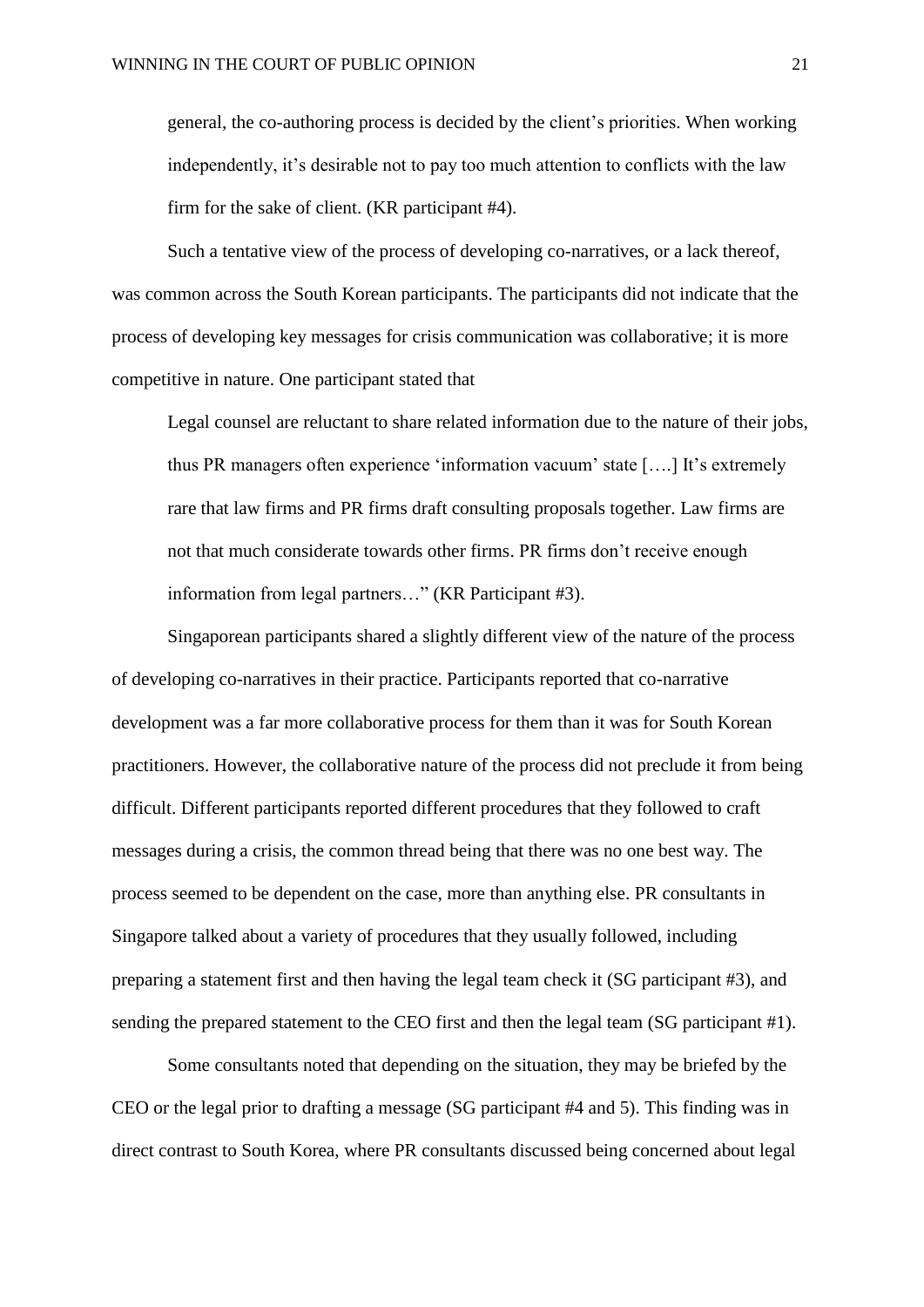teams' reticence about sharing information. Singapore-based consultants reported that they can request briefings from the legal team, saying, "They have told us the entire story, we have all the information possible. [...] so it's that perfect balance of bringing all of those things together in order to mitigate as much reputational risks as possible" [SG participant #4]. So, in a collaborative manner, scenario planning and education may follow such briefing sessions in an effort to combine the expertise of legal and PR counsel. Participant #3 reported that her partner legal firms in general understand the importance of reputation and they listen to her advice, as long as it is backed up by data and experience. She stated,

We use our experiences, we come up with materials, and we share with lawyers. They might tweak it. We will come up with first drafted those key messages, then talk to the lawyers, we usually get broad agreements with lawyers, then it goes to the clients [SG participant #3].

However, this process sometimes involves negotiation with lawyers. As one participant explained,

I think the strategy is to convince the lawyer that number one, the communication people know what they are doing and what they are saying and the communication people are offering the right counsel, in collaboration with the right counsel on the legal team. Because when the legal team sometimes, when they write the statements, it looks like very technical and I said nobody will understand! [… ] we are not going to court of law, we are going to the media. The media needs to understand what we are trying to say in simple English. So all this, I find that it is a… negotiation with the lawyers [SG Participant #1].

# **Power Relations**

While Singaporean public relations consultants reported the collaboration to be cooperative, balanced, and based on mutual respect for the objectives of each, Korean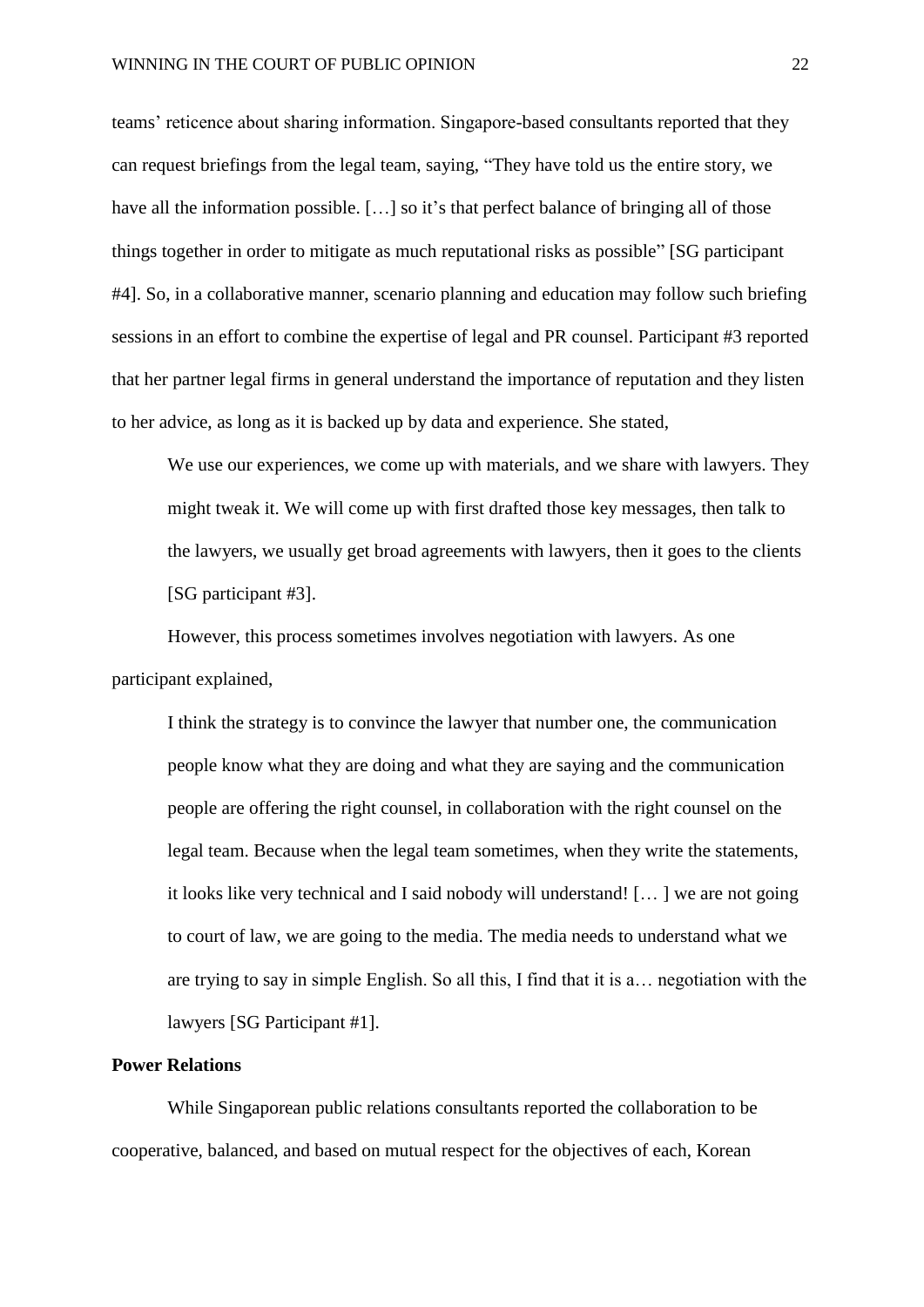consultants' experiences were the opposite, with collaboration reported as being driven by significant power differences between PR and legal, with legal having the upper hand. For example, participant #6 in Korea expressed his concern about PR firms being subordinate to law firms, by saying, "partnership between those industries has not been industrialized. In addition, the legal sector usually sees the communications expert as someone they merely hired rather than a partner" (KR participant #6). Participant #1 was also very concerned about the status and power discrepancy between two professional groups:

I've been working as communication consultant for 18 years now, and I've experienced some situations of PR consultants being overruled [….] I think the PR consultant is still located at a lower level than lawyer when evaluated directly. One example is that communication consultants rarely have the authority for final say (KR participant #1).

Participant #2 also argued that even if PR consultants can be part of the process, legal counsel usually lead the discussion. Participant 3 attributed this power difference to the Csuite's focus on protecting the company legally, saying,

I don't think there's any superior-subordinate relationship between legal and PR. But top executives including the CEO tend to check corporate liability first from a legal perspective; legal counsel seem to hold a relatively dominant position for CEO accessibility compared to PR." (KR participant #3).

In the future, the court of public opinion could serve to balance the power between lawyers and public relations practitioners.

In contrast, most participants in Singapore reported that they receive mutual respect from their counterparts, with their relationships with lawyers being collaborative [SG participant #1, 3, 4]. A few participants were reserved when discussing the collaborative nature of their relationship with legal counsel, stating that the collaboration was contingent on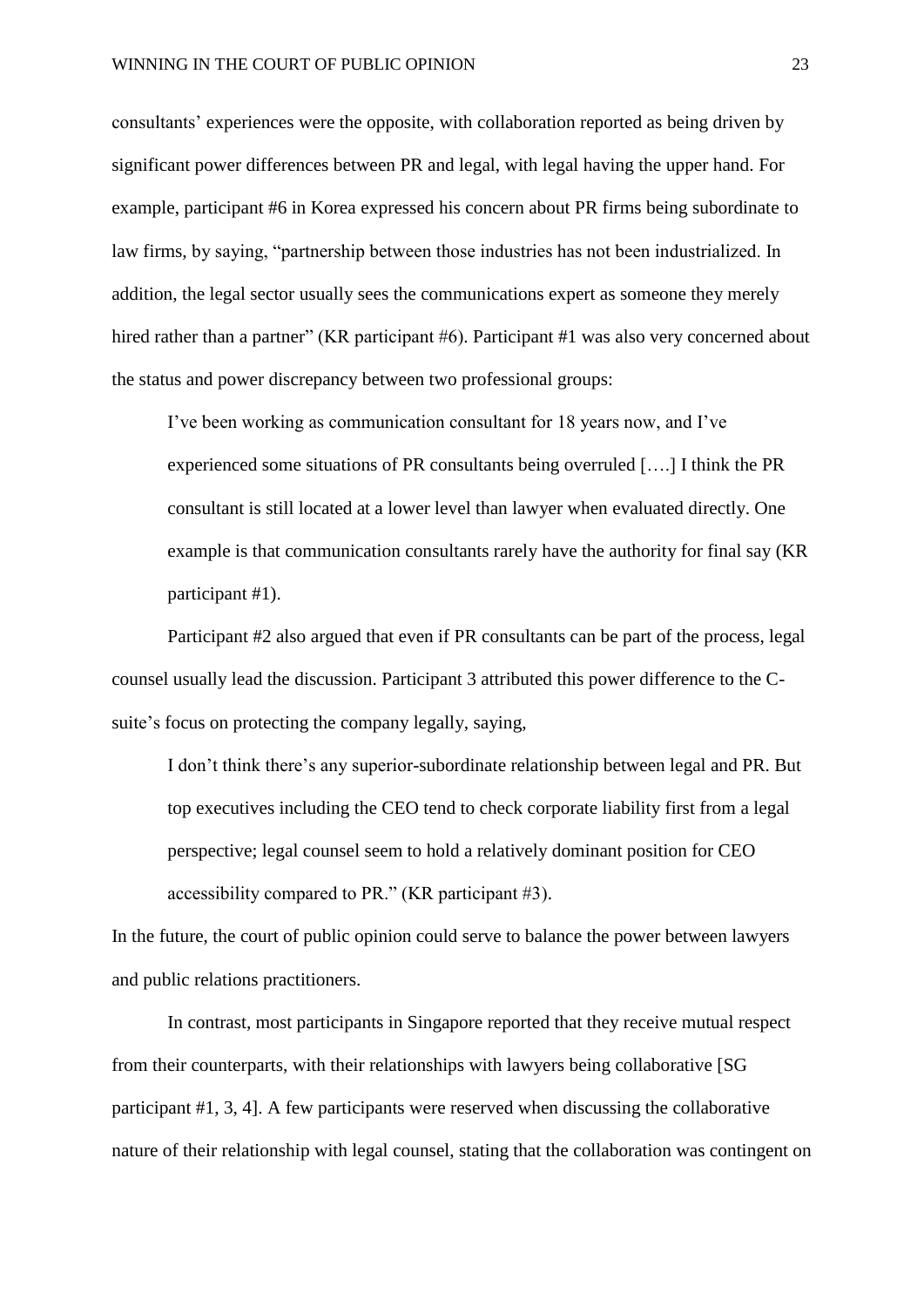working with the right lawyer [SG participant #3, 4], and that external legal firms can be more powerful than PR firms [SG participant #5]. As one participant stated,

You know I've been very lucky that I've worked with lawyers for the past two to three years whatever, that where we have a very good, mutual respect for one another. It's more about each person owning their expertise and giving the other person the right to you know, to do what they were hired to do. I think if you meet the right lawyers and the right situation, it's good. The clients should set the tone as well. [SG participant #4].

Interestingly, some companies may place more weight on PR than on legal [SG participant #1 and #5]. Participant #1 said,

Some companies put more weight on communication because they think communication is important and lawyers should be kept in the background to approve documents. So I find that that is still the mentality…how to give equal weightage? I think it is a long…long way to go and it depends on the case. […] For [*anonymous client's name*] it was a lawsuit, at the same time, the challenge was also to maintain [*anonymous client's name*]'s credibility to its stakeholders. So to the CEO, he put both image and the lawsuit equally. For the [*another anonymous*] client, I was glad to see that the CEO placed communication people first because we had to assist him in all the so many issues and crises and they were all not lawsuits.

Having the PR/communication person considered more powerful than legal counsel is an exception (Participant #5).

## **Tactics to Ensure Effective Collaboration**

PR consultants in both countries provided suggestions for PR practitioners to ensure effective collaboration. While consultants in Singapore highlighted building relationships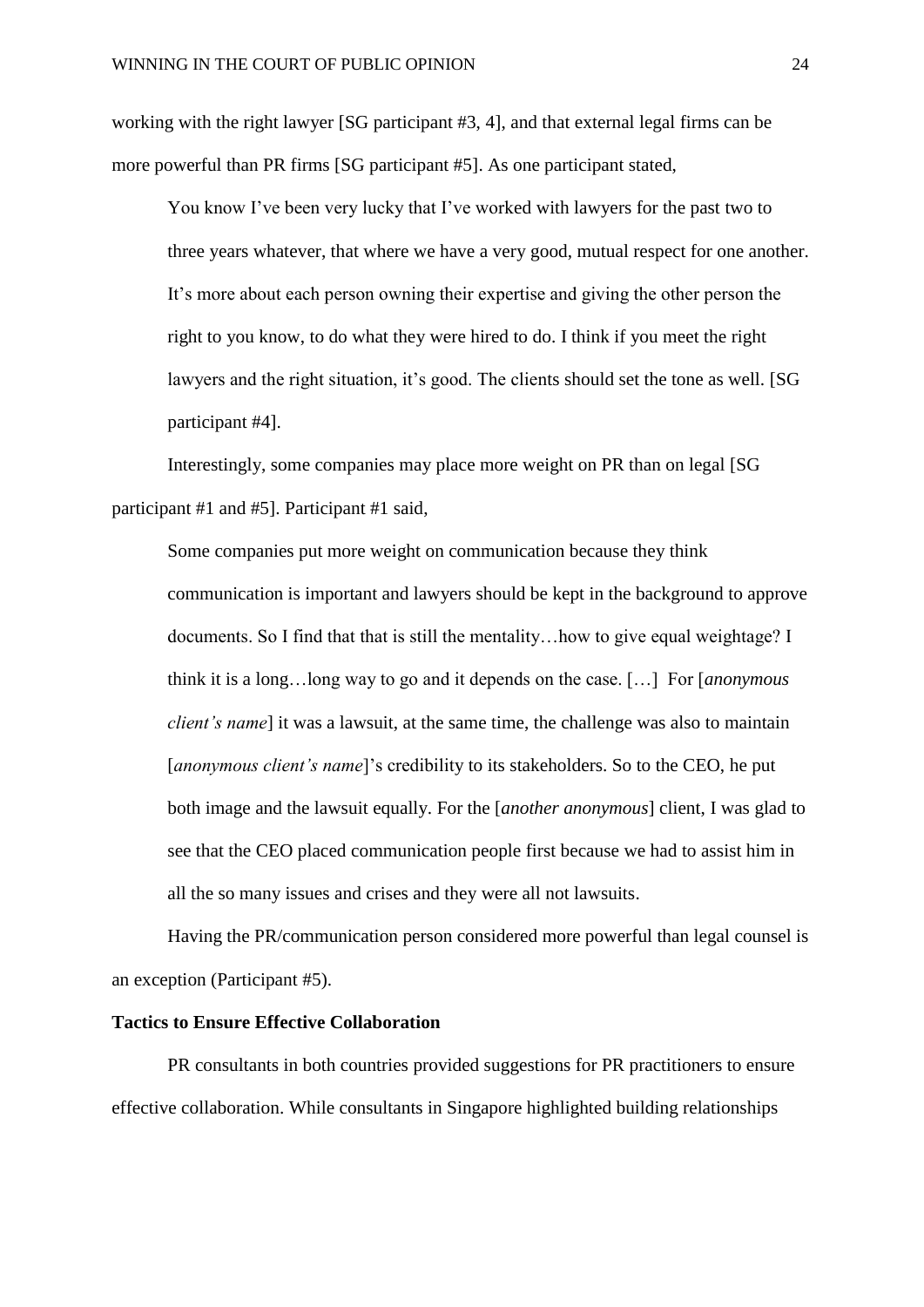with lawyers before they work on a crisis together, the ones in Korea focused on communicating with top decision makers. One Singapore-based PR consultant said,

I think what is very important for consultants, if you're consultant acting for a car company, an airline, a supermarket chain, is to make sure you have a good relationship with the legal team and the top management in advance, and there's no sort of ad hoc decisions being made without thinking them through." (SG participant #2).

Participants #3 and #4 also had a very similar view about forming and maintaining favourable relationship with lawyers in advance. One said,

It is not in clients' interests to have two advisors providing contradictory advice, which is why we try to establish relationships with legal firms ahead of the crisis, so we understand where they are coming from where their role is, they understand where we are coming from, they also understand that we are looking at this holistic view" (SG participant #3)

Meanwhile, South Korean consultants emphasized the role of and communicating with top decision makers for effective PR-legal collaboration.

The only way to overcome this disparity (between legal and PR) is that top decision makers put themselves in a sense of public affairs, acumen for public opinion, sound sociality, and genuine stakeholder values. There's no option but to care for strategic collaboration to win the actual litigation case as well as in the court of public opinion [....] when the top decision maker powerfully leads the collaboration, it's relatively easy for both parties to cooperate. In this case, there exist no power relations, but equal business collaboration. […] What I suggest is that PR and legal heads hold meeting together with CEO" (KR participant #3)

said one South Korean PR consultant.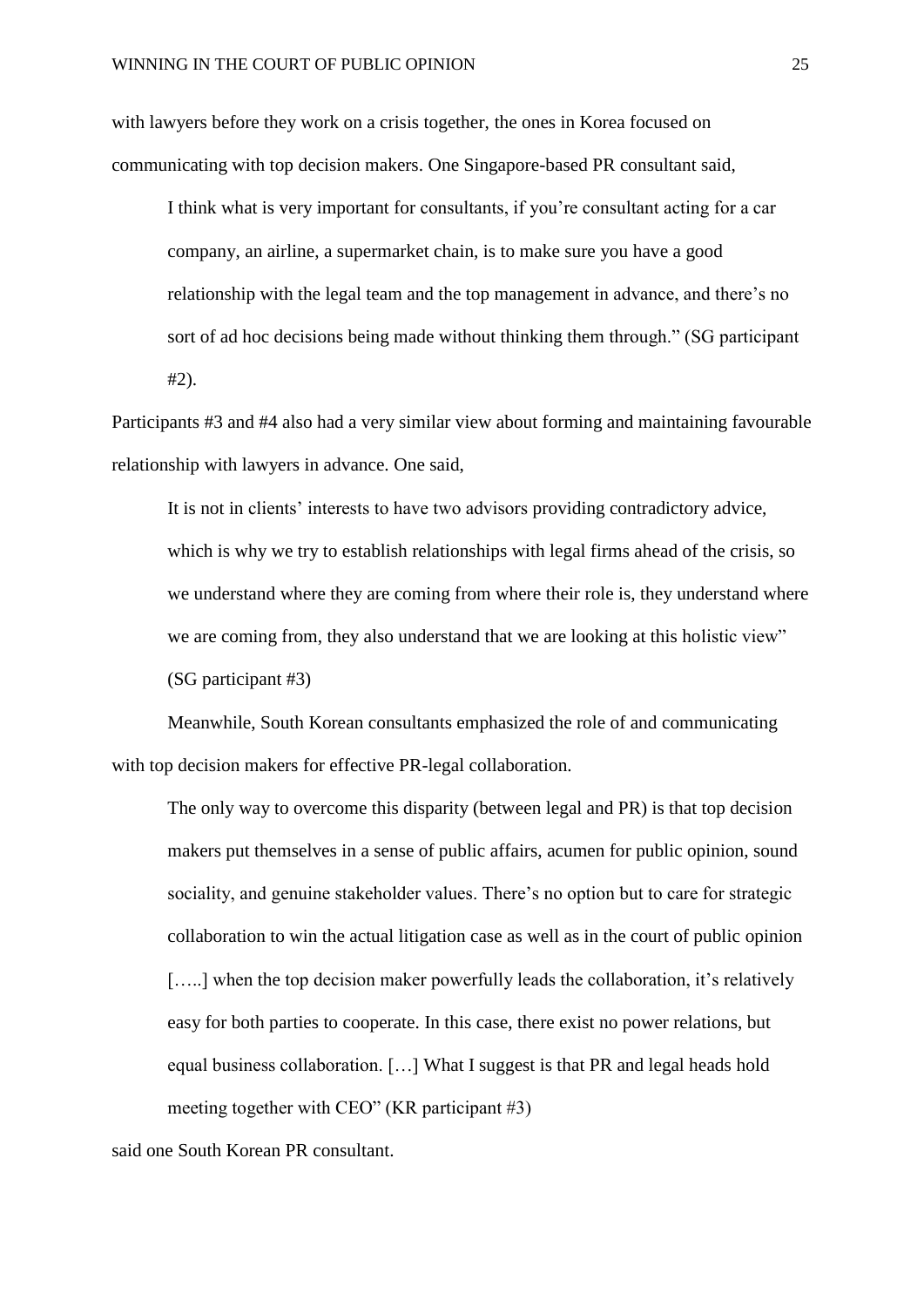#### **Discussion**

This study was an attempt to (a) understand PR-legal collaboration in times of crisis from PR practitioners' point of view and (b) contribute to the development of Asia-centric models of public relations practice. To do so, we interviewed public relations consultants in two Asian countries, Singapore and South Korea, to understand the status of their interprofessional collaboration with legal counsel, and the process by which they develop conarratives during crises. Analyses of the interviews revealed that PR-legal collaboration has increased in recent years in both Singapore and South Korea. Practitioners in South Korea in particular pointed to a specific event as the turning point in heightening the importance of PR among the C-suite complementing Plowman's (1998) and Berger's (2005) findings of power and public relations stemming from the dominant coalition (the core group of management decision-makers).

However, PR practitioners in South Korea and Singapore experienced different forms of interprofessional collaboration when working with legal teams on crisis management. This interprofessional collaboration operationalized through our participants trying to find common ground with their legal counterparts, and is known in the public relations literature as *motivating self-interests,* underlying values shared by both parties in a negotiation (Plowman, 1996). Furthermore, practitioners in the two countries noted different power dynamics with lawyers. While in Korea, PR-legal collaboration continues to reflect "power over relations," in Singapore, increasingly, is more reflective of a "power with relations" dynamic, where both professions use "dialogue, inclusion, negotiation, and shared power" for their decision making (Berger, 2005, p. 6). PR practitioners in Singapore reported having a fairly equal relationship with their legal counterparts and receiving respect from them, while South Korean PR consultants reported facing several challenges that hindered effective collaboration with their legal counterparts. In Singapore, more compromise and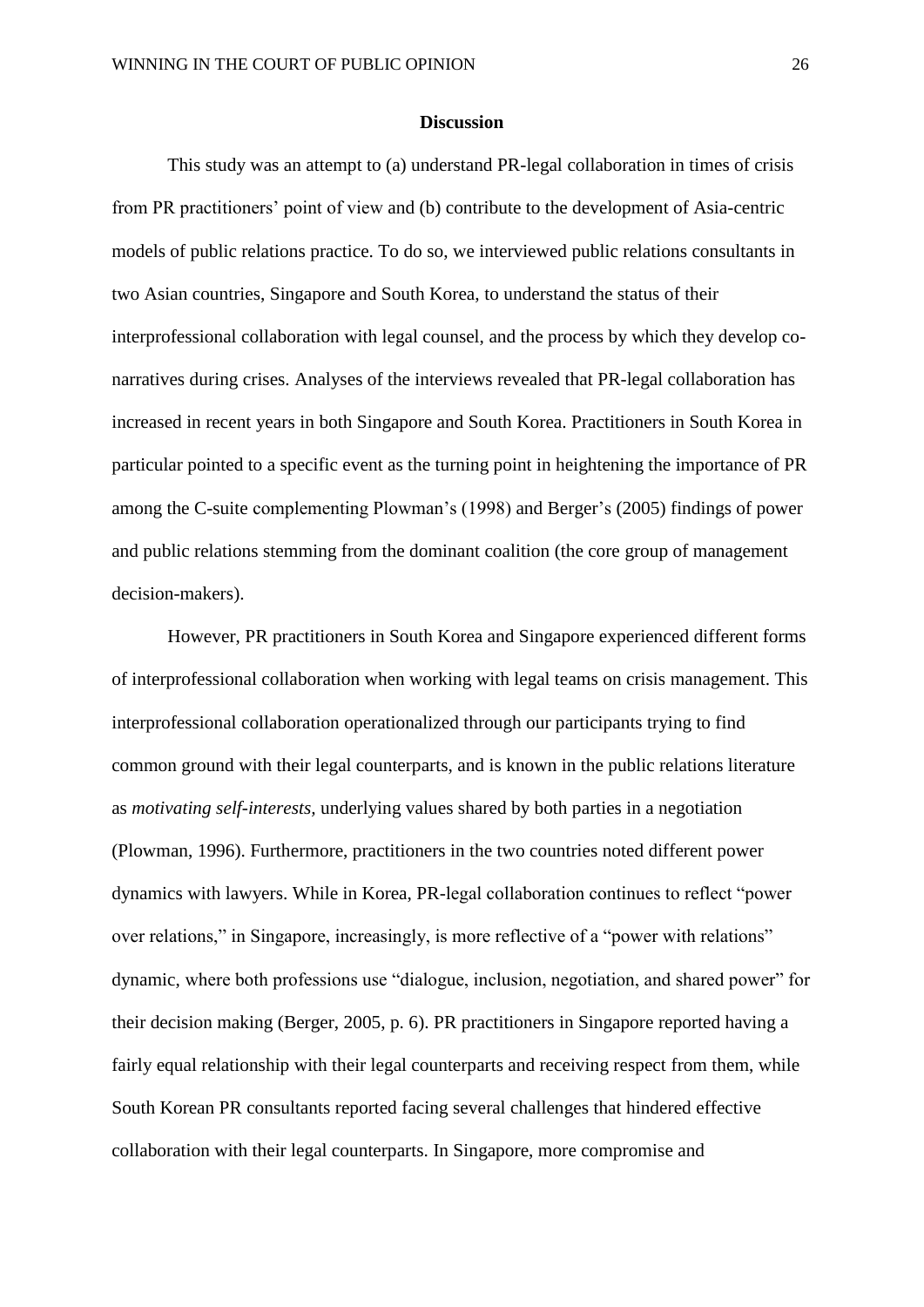accommodation were practiced. Compromise, a 50/50 split, or accommodation, where one side wins more than the other side, is in play here as long as all parties are satisfied with the results. In contrast, South Korean PR consultants experienced more contention, or competition, the win/lose aspect of PR negotiation theory models (Plowman, 1998).

This situation represents the difference between collaboration as a win/win strategy and competition as a win/lose strategy. It seems many consultants' views reflect their assumption of equal power relations as a desirable solution for effective crisis management, even though in reality two professions have different roles and expertise which may not always necessitate equal power relations. While lawyers may not agree with the views that PR consultants shared for this study, exploring their perspectives is beyond the scope of this research. Additionally, who has more says about the crisis may depend on types and nature of crisis.

Although PR-legal collaboration is necessary for successful crisis management, it still has a long way to go, particularly in South Korea. Issues of power relations, encroachment, secrecy, and different motives and expectations between PR and legal counsel came up consistently as tensions and conflicts that hindered effective collaboration. Although it was not identified as a salient pattern, one participant in South Korea (KR participant #6) advocated for professional accreditation of the PR profession to achieve mutual respect and professional collaboration between PR and legal experts. As PR professionals are not perceived to have the kind of legitimacy and power afforded to lawyers or doctors by social systems, professional accreditation may enhance the status of PR professions as KR participant #6 suggested. However, more important is whether or not the views and suggestions from PR consultants are considered seriously by their counterparts and clients. Therefore, we should be cautious in using the assumption of equivalence for effective PRlegal collaboration.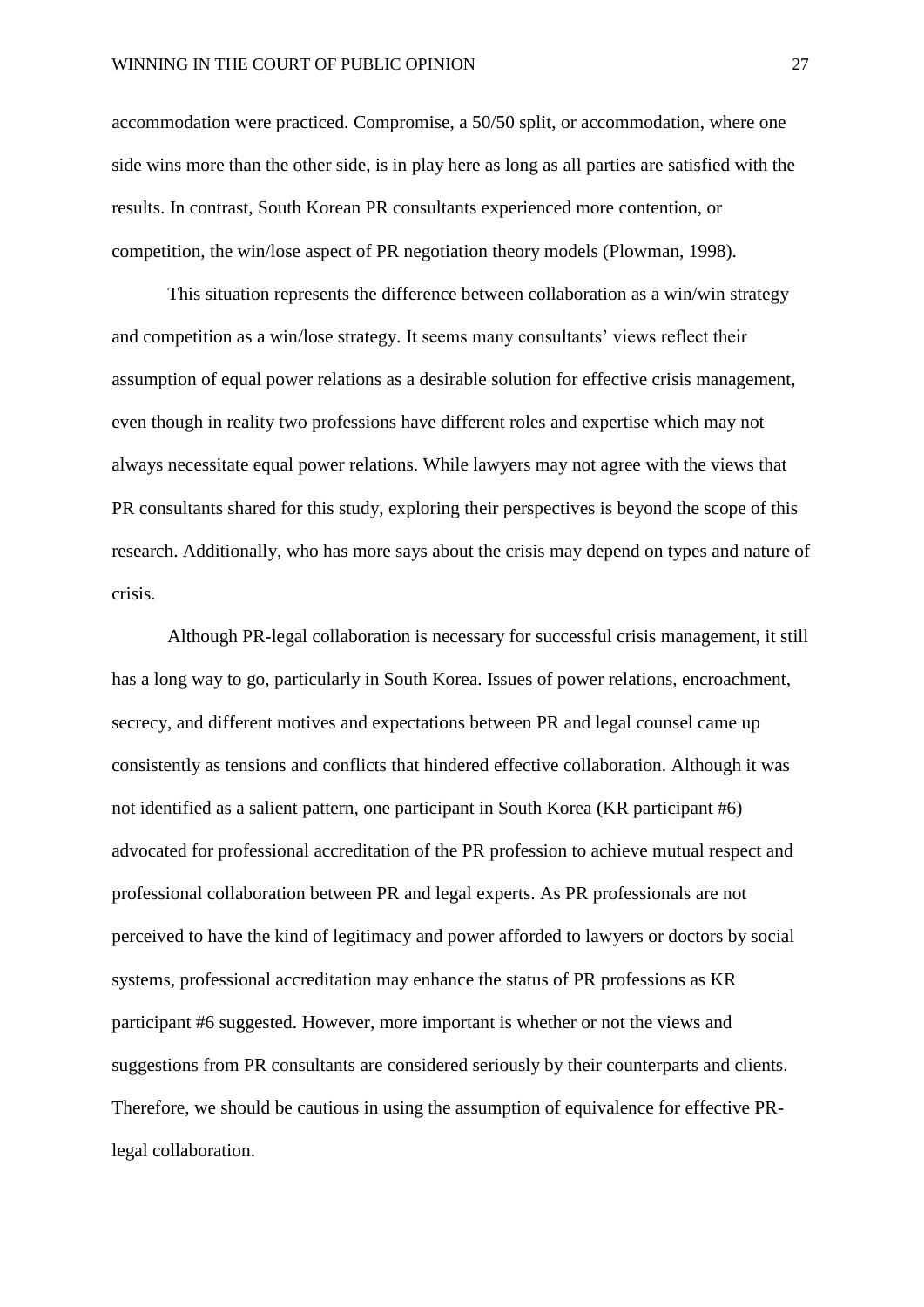This study also redirects scholarly attention to the needs of incorporating legal elements into PR curricula at colleges and universities. Doing so may equip future PR professionals with knowledge and skills to work with their legal brethren, and add to their arsenal of skills. By understanding and adopting language and terms used by their legal counterparts, it may be possible for PR professionals in Singapore and South Korea to experience less resistance and inefficiency in their collaborations with lawyers. As our findings indicated, many lawyers in both countries have begun to recognize the power of communication strategy and to accommodate the communication function in their practices. It may therefore make sense for PR education to also recognize the synergies between the two functions and help equip future generations of PR professionals with knowledge of legalese to reflect such trends toward PR-legal collaboration. It would be worthwhile for the academy to revisit public relations as well as law curricula not only to identify gaps between two different worlds but also to find solutions to reduce such gaps. As our findings indicate, it is time for PR and law educators to collaborate to develop interdisciplinary programs that would benefit both PR and law students who are going to work together as partners in the future, and help advance future interprofessional collaboration.

Educators' efforts should be extended to the business and management schools, too. Another participant highlighted the importance of curriculum development at MBA schools that would allow top executives and businesses to learn about crisis management and public opinion management (KR participant #1). These notions are in line with previous literature on issues in interprofessional education, such as different prior educational experiences, incompatible curricula, and requirements for professional accreditation (Connor & Rees, 1997). Future research may explore and investigate how these issues in the context of PRlegal collaboration are addressed in different countries more in depth.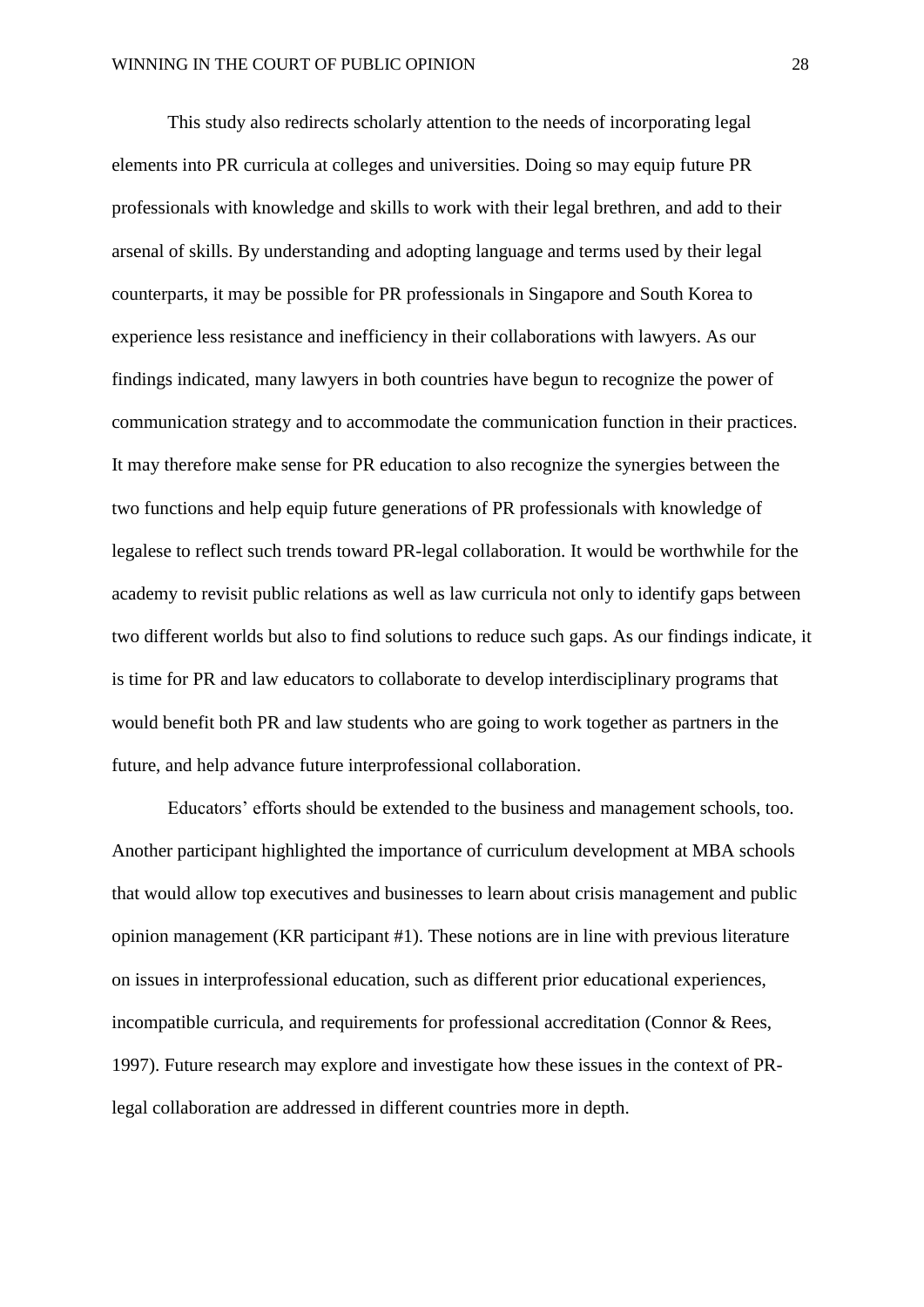We believe that our findings refine and extend the arguments and suggestions made by previous literature on PR-legal collaboration (e.g., Fitzpatrick & Rubin, 1995; Lee et al., 1999) and on factors hindering organizational excellence (Grunig et al., 2002). We acknowledge that other functions' encroachment into PR (Lee et al., 1999) is not a new phenomenon; PR encroachment has been occurring from several functions or professions, such as accountancy firms or management consulting firms. Our findings indicated legal encroachment into PR, especially in South Korea. In previous research, several factors such as membership in dominant coalition, knowledge and skills in two-way symmetrical communication, and resource dependency have been identified as affecting encroachment by other functions into PR (Kelly, 1994; Lauzen, 1991; 1992; 1993; Lauzen & Dozier, 1992).

However, in our study, by focusing on PR-legal collaboration process on co-narrative development instead of encroachment into PR, we have tried to redirect attention to positive prospects and future directions for the PR industry. Although encroachment by lawyers into PR is still an obstacle to effective collaboration between PR and legal counsel in South Korea, it may be a positive sign for the industry as a whole that legal counsel are embracing the tenets of public relations and understanding the importance of winning in the court of public opinion. This court of public opinion can be represented by the power of the media, social media, and activist groups (Berger, 2005) to equalize power among key publics or stakeholders in any disputed situation.

Recently a participant wrote on his blog, "Many lawyers often say that the court of law and court of public opinion are different and that the verdict in the court of law is not affected by the verdict in the court of public opinion. However, you will not be able to tell until you experience this: how severe the court of public opinion is and how difficult it is for companies to recover from the negative verdict given at the court of public opinion." The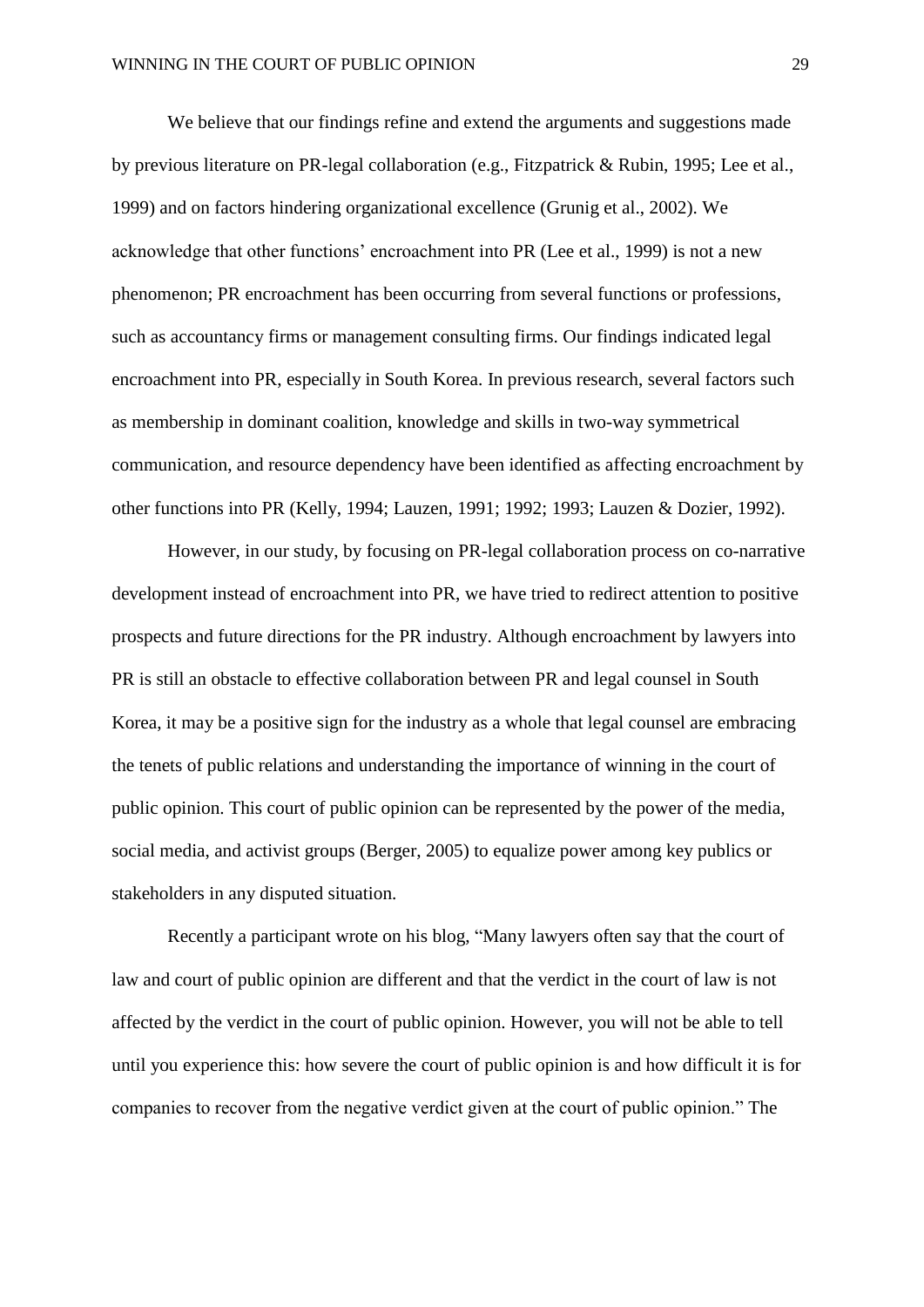court of public opinion leverages the power of public relations to 'level the playing field' or equalize the power between lawyers and public relations practitioners.

Future study may need to consider the impact of different kinds of crises in the court of public opinion as well as in the court of law, particularly for challenges (Coombs  $\&$ Holladay, 2012). Challenge crises can occur when stakeholders perceive an organization's conduct to be irresponsible, but such conduct may not necessarily be legally problematic (Lerbinger, 1997). When a challenge becomes a highly visible concern to stakeholders, it becomes a crisis (Coombs & Holladay, 2012). In this age of the social collective and criticism (Fournier & Avery, 2011), organizations are vulnerable to online petitions and challenges where stakeholders request their needs to be addressed as soon as possible. Online consumers have emerged as "ardent arbiters and commentators, providing authoritative judgment and critique of companies and brands" (Fournier & Avery, 2011, p. 200). With their social collective power, online consumers can cause unintended consequences on organizations (Fournier & Avery, 2011). Digital media technology makes it easier for those consumer publics to attract attention to a certain petition not only from media but also from other stakeholders. In such situations, how PR professionals formulate plans and strategies to handle social challenges while fending off legal challenges, and collaborate with legal counsel to do so, would be a key area for public relations scholars to explore.

This exploratory study is not exempt from limitations. Findings from this study may not be applicable to other countries. As data collection in both countries relied on snowball sampling techniques, the participants in the interviews may not be representative of PR consultants in South Korea and Singapore. Email interviews had limitations due to their lack of richness and details compared to other forms of interviews (i.e., face to face or Skype interviews). However, computer-mediated interviews including email interviews can still create good level of understandings about phenomenon in question (Lindlof & Taylor, 2011).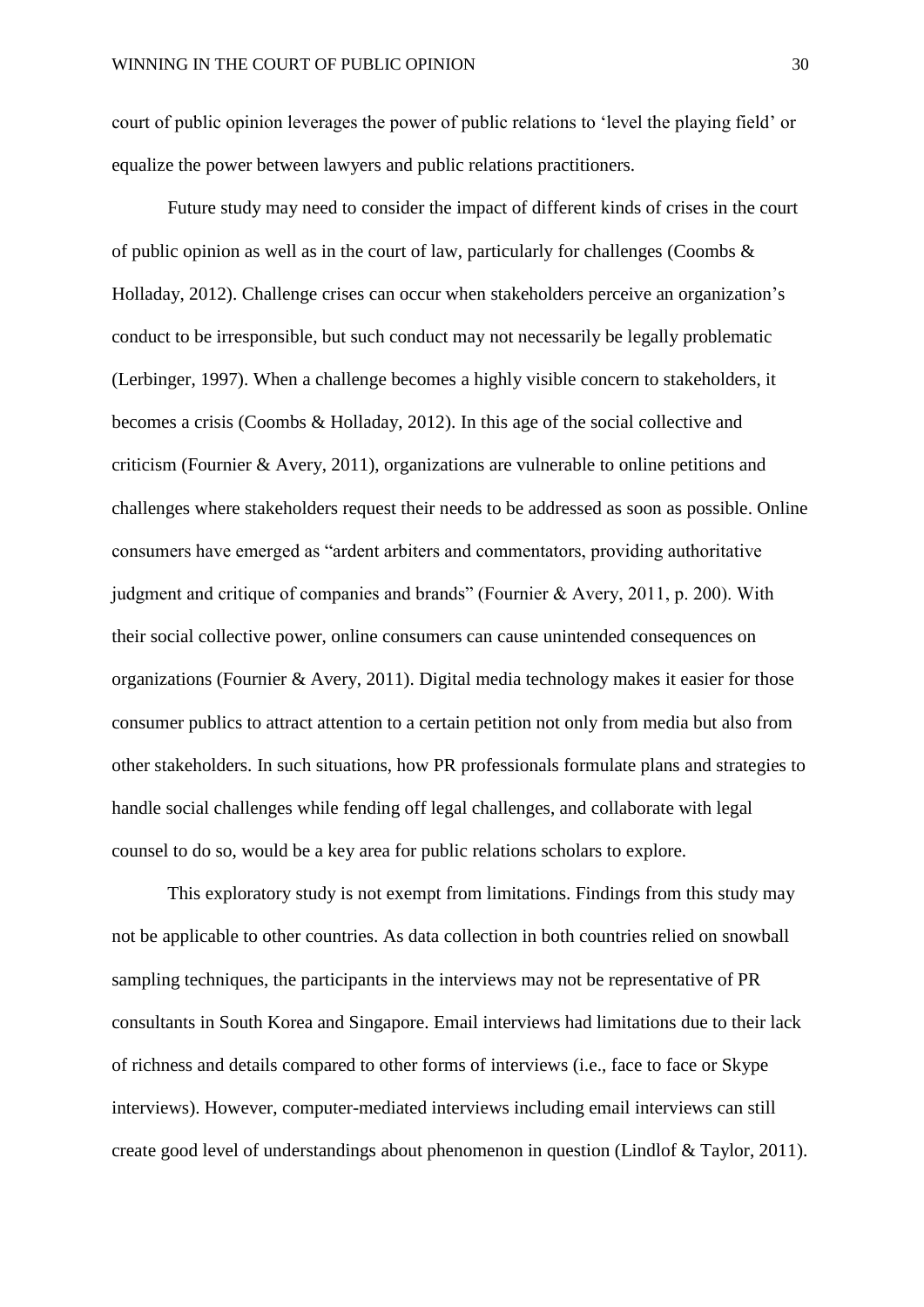### References

- Arslanian-Engoren, C. M. (1995), "Lived experiences of CNSs who collaborate with physicians: A phenomenological study". *Clinical Nurse Specialist,* Vol. 9, pp. 68-74.
- Beattie, A. (1995), "War and peace among the health tribes", in Soothill, K., Mackay, L., & Webb, C. (Eds.), *Interprofessional Relations in Health Care,* Edward Arnold, London, pp.11-30.
- Benjamin, K. (2016, March 23), "Country case file: Embracing digital marketing and PR in South Korea", *PRWEEK,* available at: [http://www.prweek.com/article/1388572/country-case-file-embracing-digital](http://www.prweek.com/article/1388572/country-case-file-embracing-digital-marketing-pr-south-korea)[marketing-pr-south-korea](http://www.prweek.com/article/1388572/country-case-file-embracing-digital-marketing-pr-south-korea) (accessed 30 August 2017)
- Berger, B.K. (2005). "Power over, power with, and power in relations: Critical reflections on public relations, the dominant coalition, and activism". *Journal of Public Relations Research*, Vol 17. No. 1, pp. 15-28.
- Biggs, S. (1997), "Interprofessional collaboration: problems and prospects", in Øveretveit, J., Mathias, P., & Thompson, T. (Eds.), *Interprofessional working for health and social care*, Macmillan Press, Basingstoke, pp.186-200.
- Braun, V., & Clarke, V. (2006). Using thematic analysis in psychology. *Qualitative research in psychology*, *3*, 77–101.
- Bridges, D., Davidson, R. A., Soule Odegard, P., Maki, I. V., & Tomkowiak, J. (2011), "Interprofessional collaboration: three best practice models of interprofessional education", *Medical Education Pnline,* Vol.16, No.1, p. 6035.
- Brooks, K. J., Wakefield, R.I., & Plowman, K.D. (in press). Activism, prosocial public relations and negotiation: The case of St, Vincent de Paul. *Corporate Communications International.*

Canadian Interprofessional Health Collaborative (2010), "A national interprofessional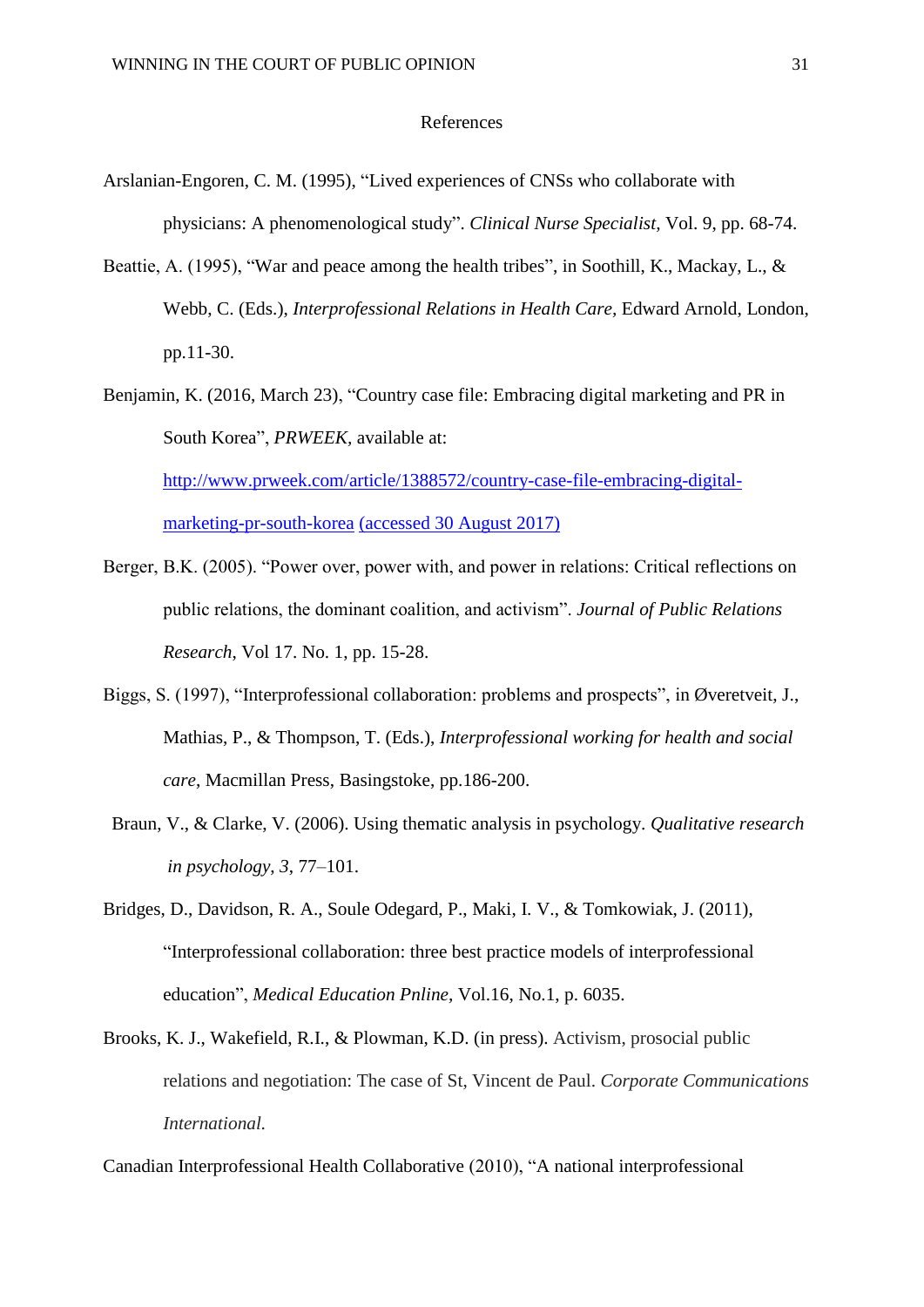competency framework", available at:

[http://www.cihc.ca/files/CIHC\\_IPCompetencies\\_Feb1210.pdf](http://www.cihc.ca/files/CIHC_IPCompetencies_Feb1210.pdf) (accessed 30 August 2017)

- Connor, C. & Rees, S. (1997), "Ways forward for shared learning between nursing and social work students", *Nurse Education Today,* Vol. 17, pp. 494–501.
- Coombs, W. T. (1995), "Choosng the right words: The development of guidelines for the selection of the "appropriate" crisis-response strategies", *Management Communication Quarterly,* Vol. 8, No.4, pp. 447-476.
- Coombs, W. T., & Holladay, J. S. (2012), "The paracrisis: The challenges created by publicly managing crisis prevention", *Public Relations Review,* Vol. 38, pp. 408-415.
- Cooper, D. (1992), "CEO must weigh legal and public relations approaches", *Public Relations Journal,* Vol. 48, No.1, pp. 39-40.
- Cottrell, L. S., & Sheldon, E. B. (1963), "Problems of collaboration between social scientists and the practicing professions", *Annals of the American Academy of Political and Social Science,* Vol. 346, pp. 126-137.
- Crossman, A. (2017, March 2), "Understanding purposive sampling: An overview of the method and its applications", available at: [https://www.thoughtco.com/purposive](https://www.thoughtco.com/purposive-sampling-3026727)[sampling-3026727](https://www.thoughtco.com/purposive-sampling-3026727) (accessed 30 August 2017)
- Curtin, P. A., & Gaither, T. K. (2012), *Globalization and Public Relations in Postcolonial Nations,* Cambria Press, Amherst, NY.
- D'Amour, D., Ferrada-Videla, M., Rodrigueze, L. S. M., & Beaulieu, M.-D. (2005), "The conceptual basis for interprofessional collaboration: Core concepts and theoretical frameworks", *Journal of Interprofessional Care,* Vol. 1, pp. 116-131.
- Edelman, (2016), "2016 Edelman Trust Barometer Singapore", available at <https://www.slideshare.net/EdelmanAPAC/2016-edelman-trust-barometer-singapore>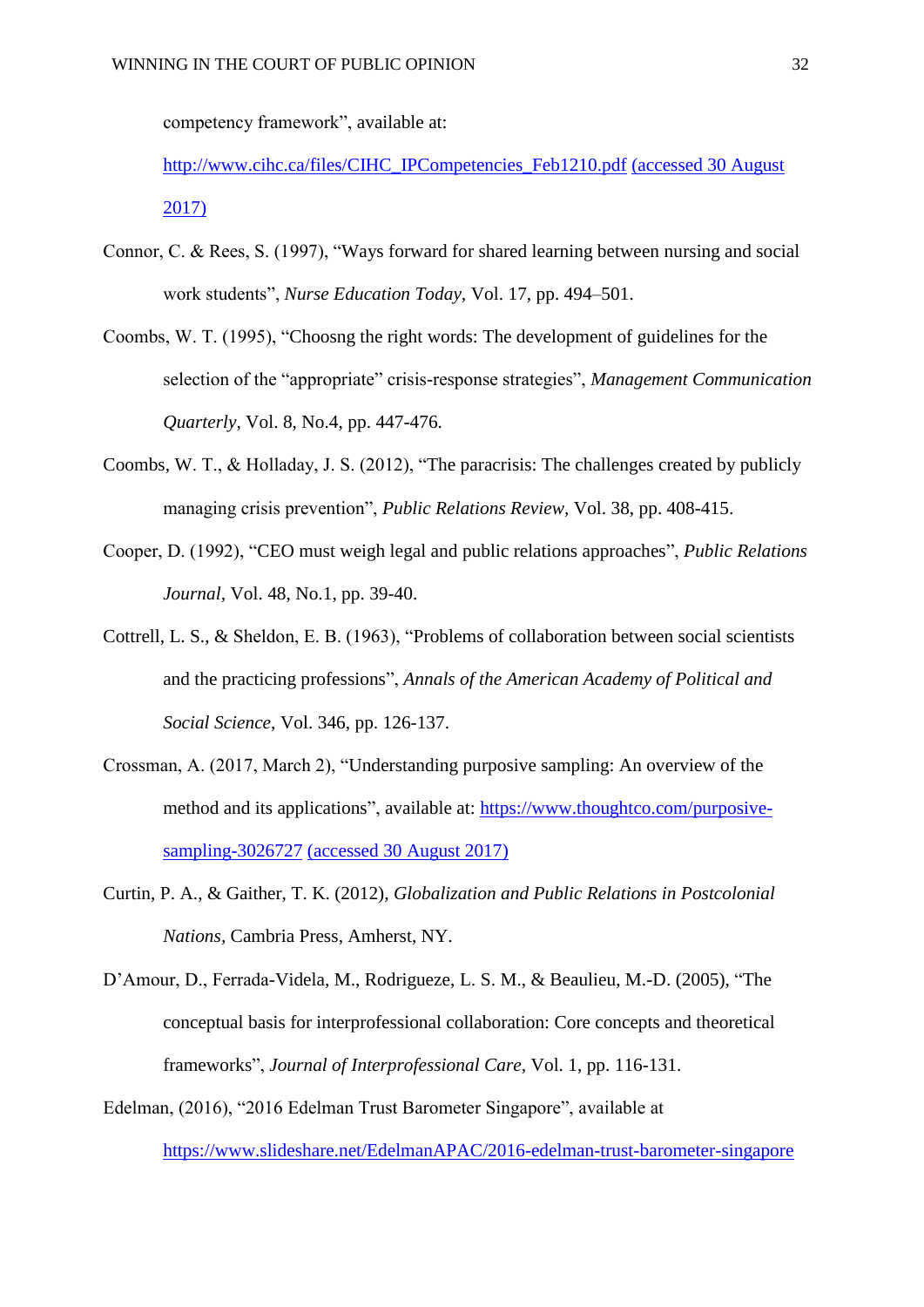(accessed 25 July 2018).

- Evans, J. A. (1994), "The role of the nurse manager in creating an environment for collaborative practice", *Holistic Nursing Practice,* Vol. 8, pp. 22-31.
- Fitzpatrick, K. R. (1996), "Public relations and the law: A survey of practitioners", *Public Relations Review,* Vol. 22, pp.1-8.
- Fitzpatrick, K. R., & Rubin, M. S. (1995), "Public relations vs. legal strategies in organizational crisis decisions", *Public Relations Review,* Vol. 21, pp. 21-33.
- Focus Singapore (2017, February 23), "Top 10 PR agencies in Singapore", available at: <http://www.focussingapore.com/top-10/pr-agencies.html> (accessed 30 August 2017).
- Fournier, S., & Avery, J. (2011), "The uninvited brand", *Business Horizons,* Vol. 54, pp. 193- 207.
- Freeth, D. (2001), "Sustaining interprofessional collaboration. *Journal of Interprofessional Care",* Vol. 15, No.1, pp.37-46.
- Grant G. (1986), "Towards joint teams with joint budgets: the case of the All Wales Strategy", in Chant, J. (Ed.), *Health and Social Services: Collaboration or Conflict?*, Discussion Paper 14, Policy Studies Institute, London.
- Gray, B. (1985), "Conditions facilitating interorganizational collaboration",. *Human Relations,*  Vol.38, pp. 911–936.
- Grunig, L. A., Grunig, J. E., & Dozier, D. M. (2002), *Excellent Public Relations and Effective Organizations: A Study of Communication Management in Three Countries. Lawrence* Erlbaum, Mahwah, NJ.
- Halff, G., & Gregory, A. (2014), "Toward an historially informed Asian model of public relations", *Public Relations Review,* Vol. 40, No.3, pp.397-407.
- Hanson, C. M., Carr, D. B., & Spross, J. A. (2000), "Collaboration", in Hamric, A. B., Spross, J. A., & Hanson, C. M. (Eds.), *Advanced Nursing Practice. An Integrative Approach,*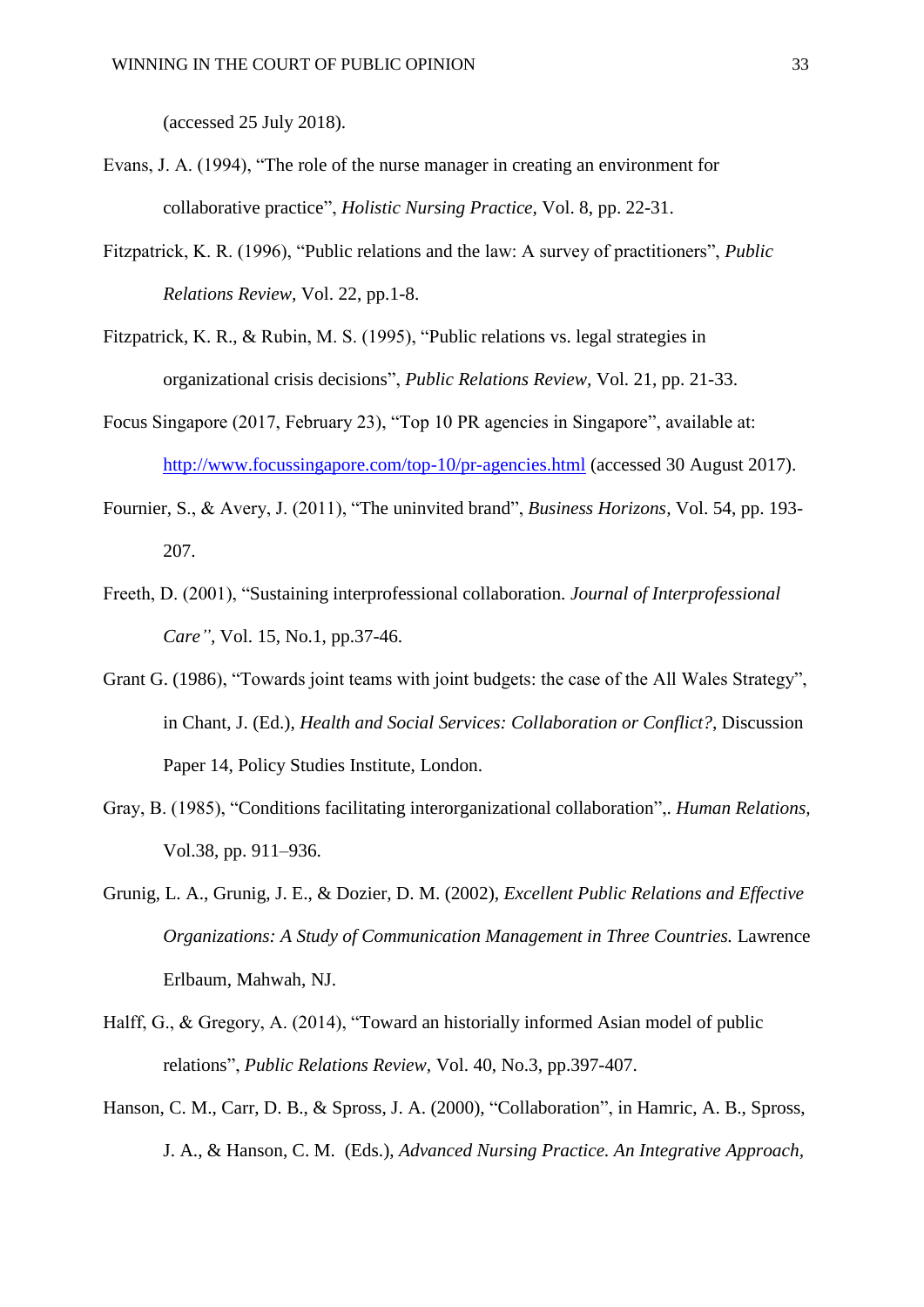W. B.Saunders, Philadelphia, pp. 315 – 347.

- Henneman, E. A. (1995), "Nurse-physician collaboration: A poststructuralist view", *Journal of Advanced Nursing,* Vol. 22, pp. 359 – 363.
- Henneman, E. A., Lee, J. L., & Cohen, J. I. (1995), "Collaboration: A concept analyses", *Journal of Advanced Nursing, 21*, 103-109.
- Hoger, E. A., & Swem, L. L. (2000), "Public relations and the law in crisis mode: Texaco's initial reaction to incriminating tapes", *Public Relations Review,* Vol. 26, No.4, pp. 425-445.
- Holmes Report (2016), "Global top 250 PR agency ranking 2016", available at: [https://www.holmesreport.com/ranking-and-data/global-communications-report/2016](https://www.holmesreport.com/ranking-and-data/global-communications-report/2016-pr-agency-rankings/top-250) [pr-agency-rankings/top-250](https://www.holmesreport.com/ranking-and-data/global-communications-report/2016-pr-agency-rankings/top-250) (accessed 30 August 2017)
- Holmes Report (2018), "Global top 250 PR agency ranking 2018", available at: [https://www.holmesreport.com/ranking-and-data/global-pr-agency-rankings/2018-pr](https://www.holmesreport.com/ranking-and-data/global-pr-agency-rankings/2018-pr-agency-rankings/top-250)[agency-rankings/top-250](https://www.holmesreport.com/ranking-and-data/global-pr-agency-rankings/2018-pr-agency-rankings/top-250)
- Huang, Y.-H., & Su, S.-H. (2009), "Public relations autonomy, legal dominance, and strategic orientation as predictors of crisis communicative strategies", J*ournal of Business Ethics, Vol. 86*, pp. 29-41.
- Institute of Public Relations of Singapore (n.d.), "History of IPRS"*,* availalble at <http://iprs.org.sg/history-of-iprs> (accessed 30 August 2017)
- Kelly, K. S. (1994), "Fund-raising encroachment and the potential of public relations departments in the nonprofit sector", *Journal of Public Relations Research,* Vol. 6, No.1, 1-22.
- Key, M. (2014), "Public relations in Korea: a review of cultural and historical influences", *International Public Relations Association, available at:*

[https://www.ipra.org/news/itle/public-relations-in-korea-a-review-of-cultural-and-](https://www.ipra.org/news/itle/public-relations-in-korea-a-review-of-cultural-and-historical-influences/)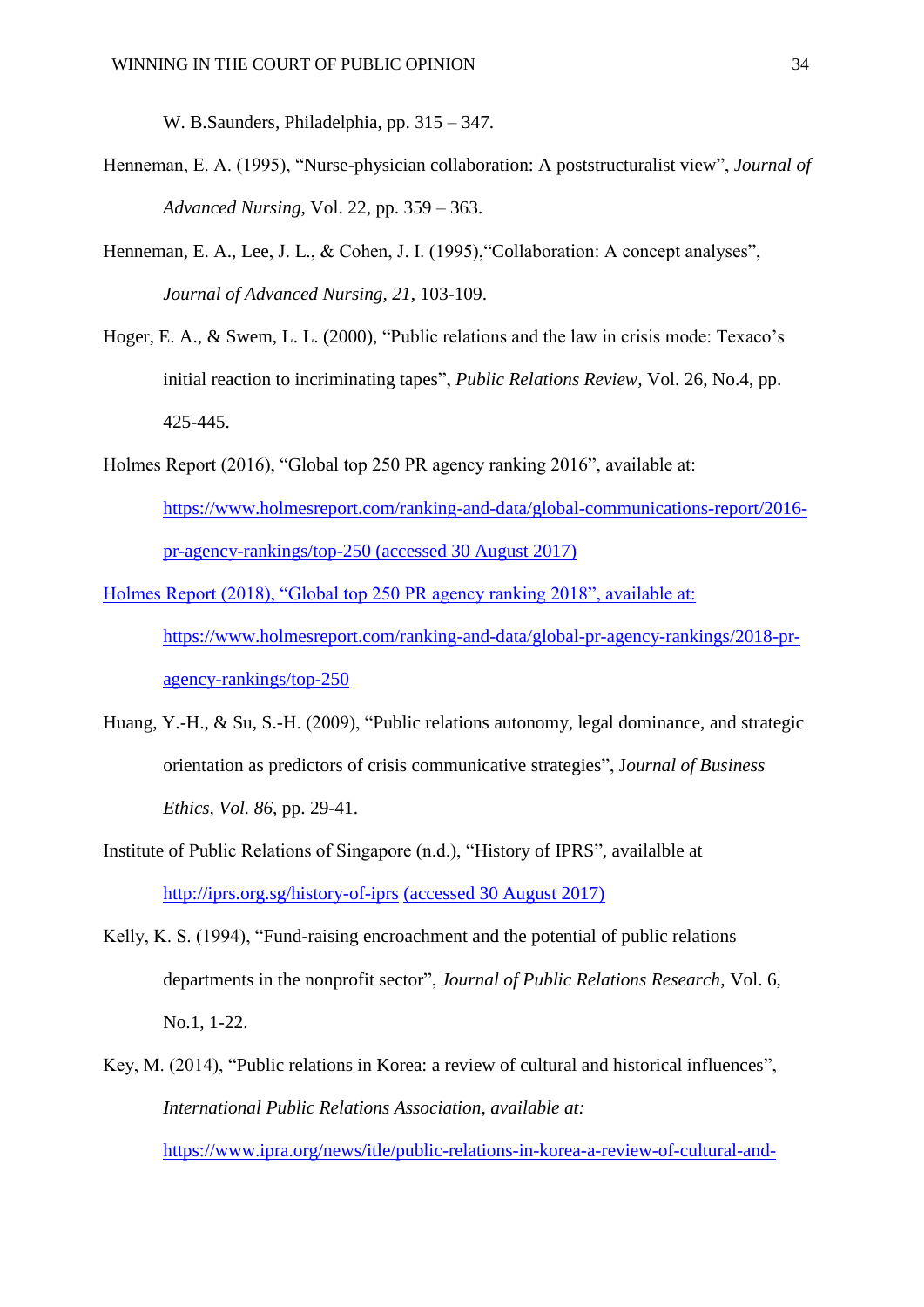[historical-influences/](https://www.ipra.org/news/itle/public-relations-in-korea-a-review-of-cultural-and-historical-influences/) (accessed 30 August 2017)

- KPRCA (n.d.), "Members", available at: [http://www.kprca.or.kr/member/company\\_list.asp](http://www.kprca.or.kr/member/company_list.asp)
- Lauzen, M. (1991), "Imperialism and encroachment in public relations", *Public Relations Review,* Vol.17, pp. 245-255.
- Lauzen, M. (1992), "Effects of gender on professional encroachment in public relations", *Journalism Quarterly, Vol. 69*, pp. 173-180.
- Lauzen, M. (1993), "When marketing involvement matters at the manager level. *Public Relations Review, 19,* 247-259.
- Lauzen, M., & Dozier, D. M. (1992), "The missing link: The public relations manager role as mediator of organizational environments and power consequences for the function", *Journal of Public Relations Research,* Vol. 4, pp.205-220.
- Lee, J., Jares, S. M., & Heath, R. L. (1999), "Decision-making encroachment and cooperative relationships between public relations and legal counsellors in the management of organizational crisis", *Journal of Public Relations Research,* Vol.11, No.3, pp. 243- 270.
- Lerbinger, O. (1997), *The Crisis Manager: Facing Risk and Responsibility*, Lawrence Erlbaum Associates, Mahwah, NJ.
- Liedtka, J. M., & Whitten, E. (1998), "Enhancing care delivery through cross-disciplinary collaboration: A case study", *Journal of Healthcare Management, Vol. 43*, pp. 185- 205.
- Lindeke, L. L. & Block, D. E. (1998), "Maintaining professional integrity in the midst of interdisciplinary collaboration", *Nursing Outlook,* Vol. 46, pp. 213-218.
- Lim, S., Goh, J., & Sriramesh, K. (2005), "Applicability of the generic principles of excellent public relations in a different cultural context: The case study of singapore", *Journal of Public Relations Research,* Vol. 17, No.4, pp.315–340.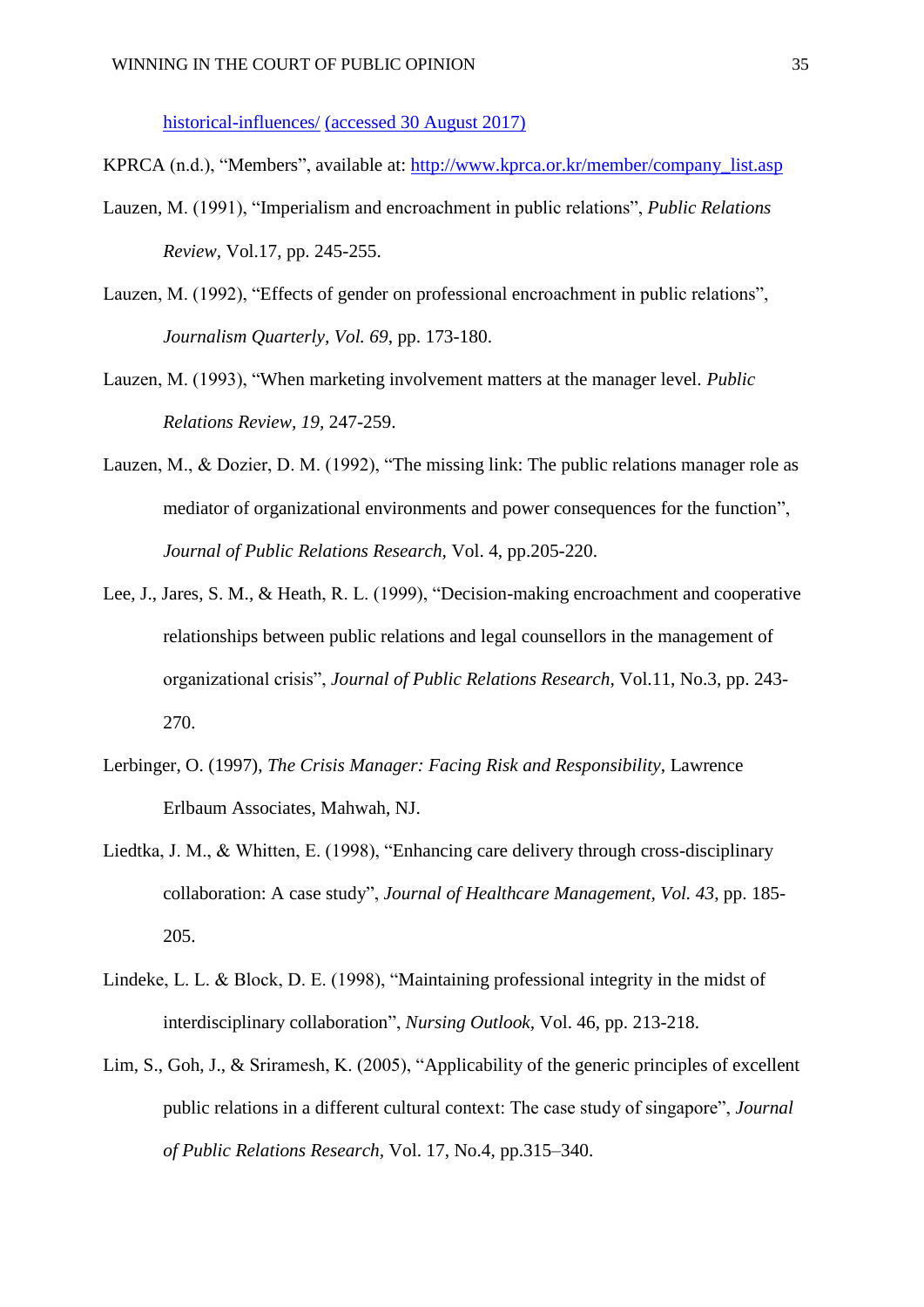- Lindlof, T.R., & Taylor, B.C. (2011), *Qualitative Communication Research Methods*, Sage, Thousand Oaks, CA.
- Martinelli, K. A., & Briggs, W. (1998), "Integrating public relations and legal responses during a crisis: The case of Odwalla, Inc.", *Public Relations Review, Vol.24, No.*4, pp. 443-460.
- McCann, T. D. (1994), "Win the legal battle, lose the public war", *Management Review,* Vol. 83, No.8, pp. 43-45.
- McGaughey, S. L., & De Cieri, H. (1999), "Reassessment of convergence and divergence dynamics:implications for international HRM", *International Journal of Human Resource Management*, Vol. 10, No. 2, pp. 235-250.
- Mutzabaugh, B. (2017, April 11), "United Airlines CEO issues second apology, 'I promise you we will do better'", USA Today, available at [https://www.usatoday.com/story/travel/flights/todayinthesky/2017/04/11/full-text](https://www.usatoday.com/story/travel/flights/todayinthesky/2017/04/11/full-text-united-ceo-munoz-apologizes-flight-3411-pledges-review/100336992/)[united-ceo-munoz-apologizes-flight-3411-pledges-review/100336992/](https://www.usatoday.com/story/travel/flights/todayinthesky/2017/04/11/full-text-united-ceo-munoz-apologizes-flight-3411-pledges-review/100336992/) (accessed 30 August 2017)
- Plowman, K.D. (1996, August). "Negotiation and two-way models of public relations". Paper presented at the annual meeting of the Association for Education in Journalism and Mass Communication, Anaheim, CA.
- Plowman, K.D. (1998). "Power in conflict for public relations". *Journal of Public Relations Research*, Vol 10, No. 4, pp. 237-261.
- Reber, B. H., Cropp, F., & Cameron, G. T. (2001), "Mythic battles: Examining the lawyerpublic relations counselor dynamic", *Journal of Public Relations Research,* Vol.13, No. 3, pp. 187-218.
- Rhee, Y. (2002), "Global public relations: A cross-cultural study of the excellence theory in South Korea", *Journal of Public Relations Research*, Vol. 14, No.3, pp. 159-184.